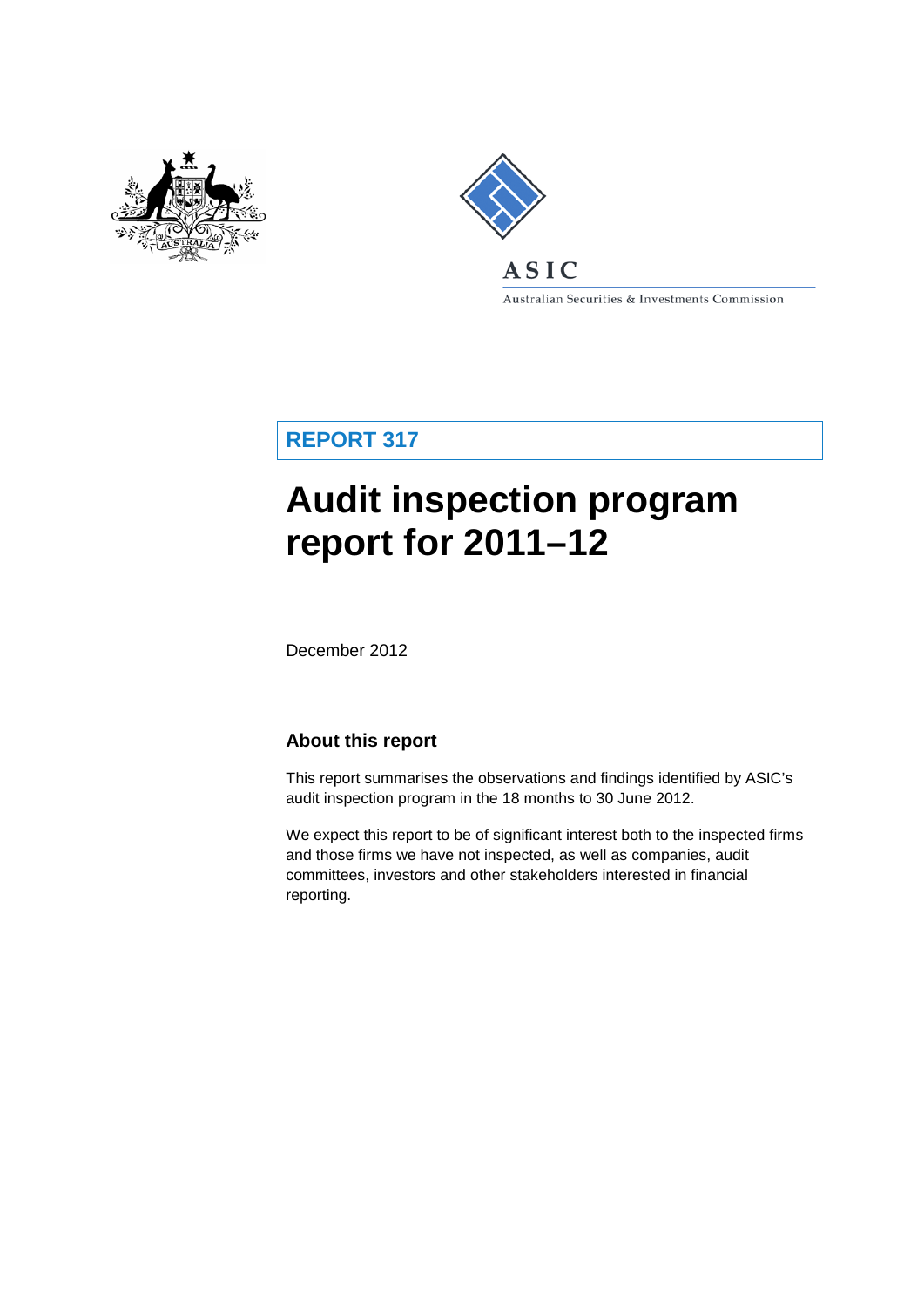#### **About ASIC regulatory documents**

In administering legislation ASIC issues the following types of regulatory documents.

**Consultation papers**: seek feedback from stakeholders on matters ASIC is considering, such as proposed relief or proposed regulatory guidance.

**Regulatory guides**: give guidance to regulated entities by:

- explaining when and how ASIC will exercise specific powers under legislation (primarily the Corporations Act)
- explaining how ASIC interprets the law
- describing the principles underlying ASIC's approach
- giving practical guidance (e.g. describing the steps of a process such as applying for a licence or giving practical examples of how regulated entities may decide to meet their obligations).

**Information sheets**: provide concise guidance on a specific process or compliance issue or an overview of detailed guidance.

**Reports**: describe ASIC compliance or relief activity or the results of a research project.

#### **Scope**

Sections of this report may describe deficiencies or potential deficiencies in the systems, policies, procedures, practices or conduct of some of the 20 audit firms inspected. The absence of a reference in this report to any other aspect of a firm's systems, policies, procedures, practices or conduct is not an approval by ASIC of those aspects, or any indication that in ASIC's view those aspects comply with relevant laws and standards.

In the course of reviewing specific areas in a limited sample of selected audit engagements, an inspection may identify ways in which a particular audit is deficient. It is not the purpose of an inspection, however, to review all of the firm's audit engagements or to identify every aspect in which a reviewed audit may be deficient. Accordingly, this report does not provide assurance that the firms' audits, or their clients' financial statements, are free of deficiencies apart from those described in this report.

Unless stated otherwise, not all matters in this report apply to every firm and, where they do apply to more than one firm, there will often be differences in degree. Our observations and findings relate only to the individual firms inspected. Our observations and findings can differ significantly, even between firms of similar size, and for that reason we caution against drawing conclusions about any individual firms.

This report covers audit firm inspections only and does not include any matters arising from other ASIC regulatory activities, such as our financial reporting surveillance program, and investigations or surveillances of the firms or the entities that they audit. However, these other activities may inform general areas of focus in inspections.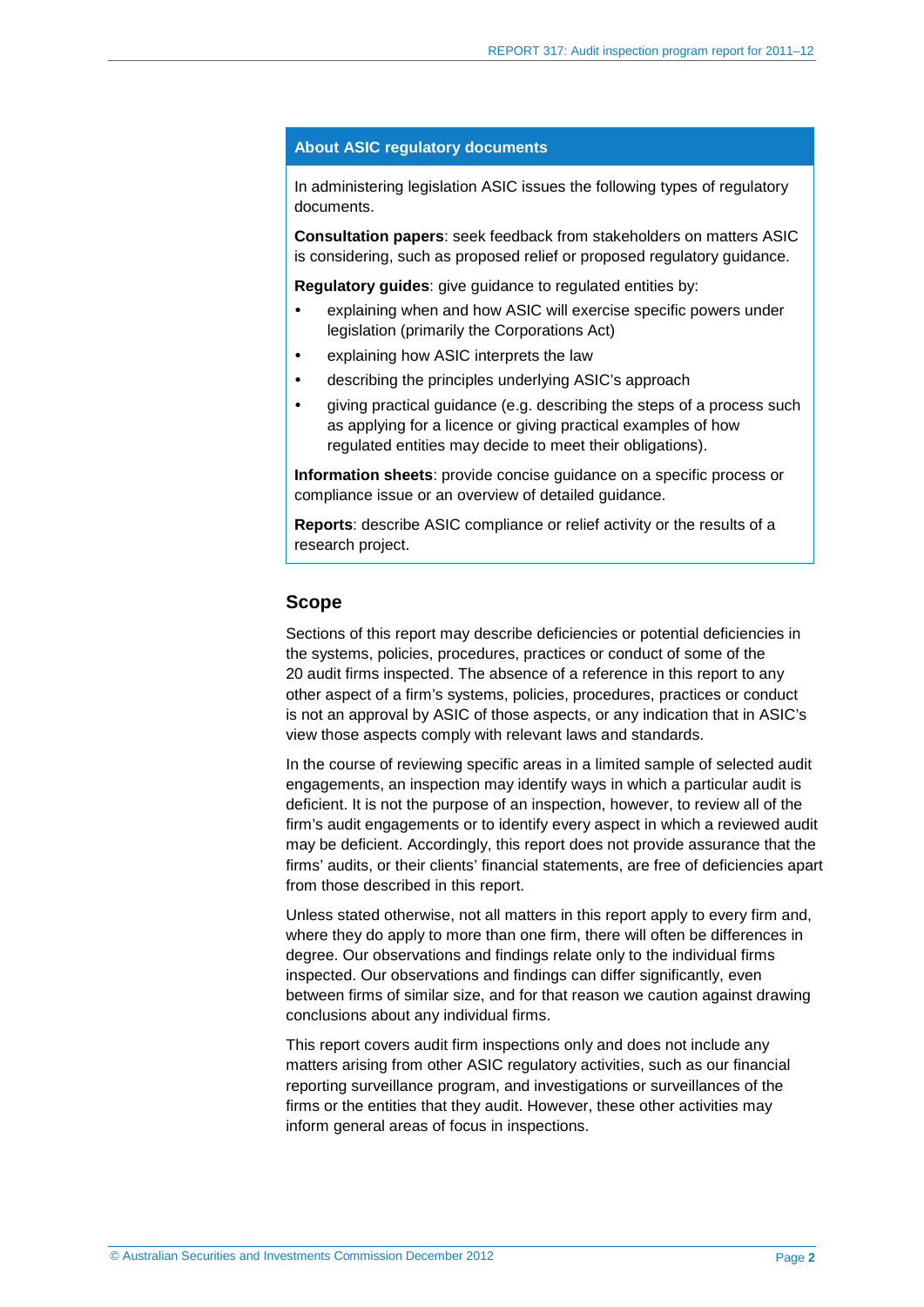## **Contents**

| A |  |
|---|--|
| в |  |
| C |  |
| D |  |
|   |  |
|   |  |
|   |  |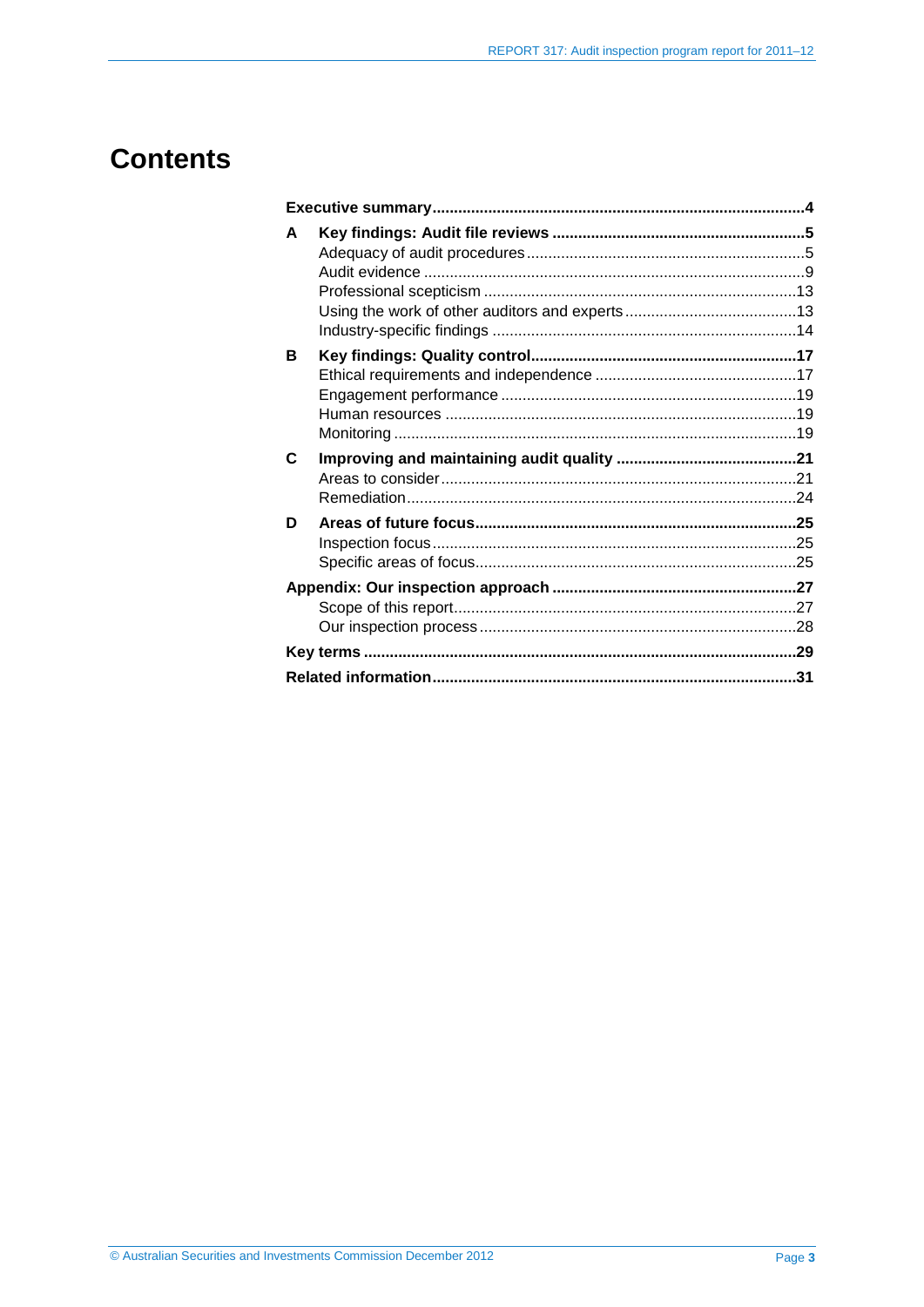## <span id="page-3-0"></span>**Executive summary**

- 1 This report covers the findings from our inspections of 20 Australian audit firms substantially undertaken in the 18 months to 30 June 2012. Our inspections focus on audits of financial reports of public interest entities prepared under the *Corporations Act 2001* (Corporations Act).
- 2 We are disappointed that there has not been an improvement in audit quality since our last report for the 18 months to 31 December 2010. Our risk-based reviews have shown an increase in instances where auditors did not perform all of the procedures necessary to obtain reasonable assurance that the audited financial report was not materially misstated.
- 3 Australia's audit regime is similar to the regimes in other major developed countries. We understand that audit oversight regulators in a number of other countries have experienced similar trends in audit quality.
- 4 Firms should increase their efforts to improve audit quality and the consistency of audit execution. This report identifies some important areas where the firms need to focus their attention and make improvements to ensure consistent audit quality.
- 5 We have identified three broad areas requiring improvement by audit firms:
	- (a) the sufficiency and appropriateness of audit evidence obtained by the auditor;
	- (b) the level of professional scepticism exercised by auditors; and
	- (c) the extent of reliance that can be placed on the work of other auditors and experts.
- 6 We found that, in 18% of the 602 key audit areas that we reviewed across 117 audit files over firms of all sizes, auditors did not obtain sufficient appropriate audit evidence, exercise sufficient scepticism, or otherwise comply with auditing standards in a significant audit area. While the financial reports audited may not have been materially misstated, in these instances, the auditor had not obtained reasonable assurance that the financial report as a whole was free of material misstatement: see Section [A.](#page-4-0)
- 7 Some audit firms inspected need to improve their quality control systems: see Section [B.](#page-16-0)
- 8 Further, we believe there are a number of actions that audit firms should consider to improve and maintain audit quality: see Section [C.](#page-20-0)
- 9 In this report, we also outline future areas of focus for audit firms and our inspections: see Section [D.](#page-24-0)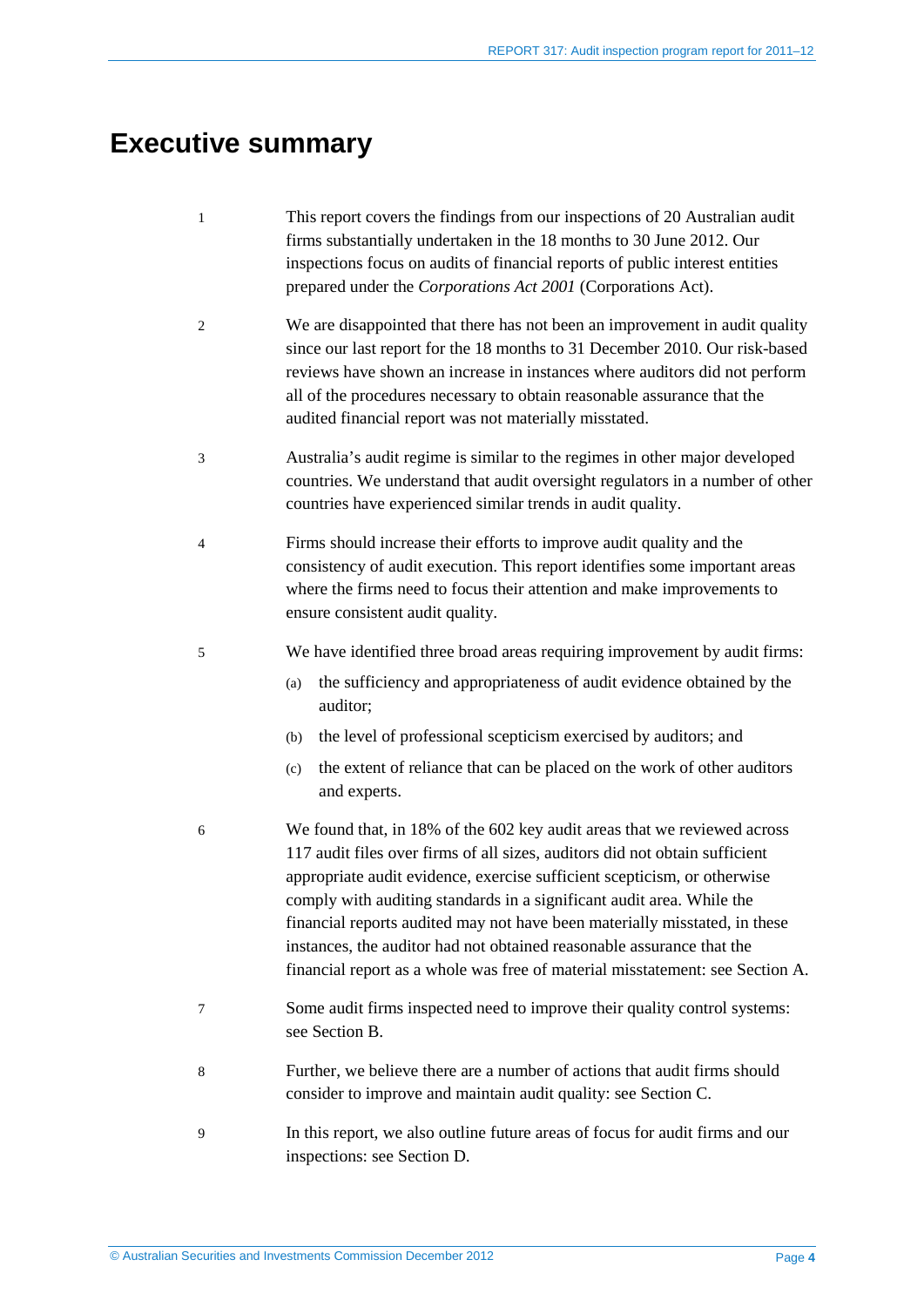## <span id="page-4-0"></span>**A Key findings: Audit file reviews**

#### **Key points**

We have identified three broad areas requiring improvement by audit firms:

- the sufficiency and appropriateness of audit evidence obtained by the auditor;
- the level of professional scepticism exercised by auditors; and
- the extent of reliance that can be placed on the work of other auditors and experts.

We found that, in 18% of the 602 key audit areas reviewed by us across 117 audit files over firms of all sizes, auditors did not obtain sufficient appropriate audit evidence, exercise sufficient professional scepticism, or otherwise comply with auditing standards in at least one significant audit area.

While the financial reports audited may not have been materially misstated, in these instances, the auditor had not obtained reasonable assurance that the financial report as a whole was free of material misstatement.

In this section, we also outline our findings on audits for specific industries.

## <span id="page-4-1"></span>**Adequacy of audit procedures**

| 10 | Auditors are important 'gate keepers' in our financial system. The quality of |
|----|-------------------------------------------------------------------------------|
|    | an audit supports high quality financial reports, informed investors and      |
|    | market confidence.                                                            |
|    |                                                                               |

- 11 The objective of our inspections is to work co-operatively with firms to improve and maintain audit quality.
- 12 We are disappointed there has not been an improvement in audit quality since our last report for the 18 months to 31 December 2010. Our risk-based reviews have shown an increase in instances where auditors did not perform all of the procedures necessary to obtain reasonable assurance that audited financial reports were not materially misstated.
- 13 Australia's audit regime is similar to the regimes in other major developed countries. We understand that audit oversight regulators in a number of other countries have experienced similar trends in audit quality.
- 14 There are some important areas where the firms need to focus their attention and make improvements to ensure audit quality. While firms have indicated a commitment to improving audit quality, they should increase their efforts to improve audit quality and the consistency of audit execution.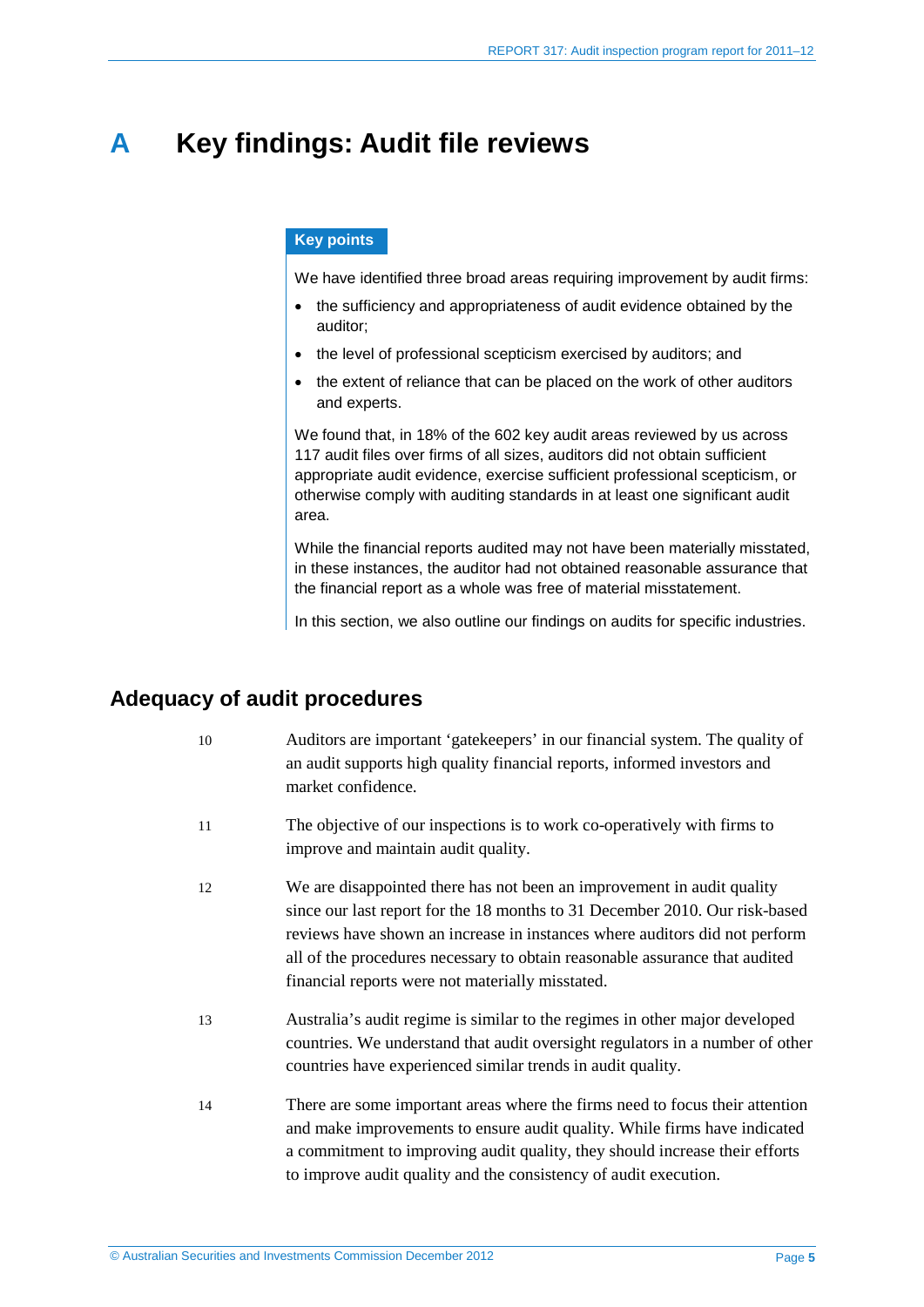- 15 We reviewed a number of key aspects in 117 audit files at the 20 audit firms that we inspected during the 18 months to 30 June 2012. Our inspections covered four to six key audit areas on each file. Across the 117 files, we reviewed 602 key audit areas in total. The appendix contains further information about our inspection approach and the 20 audit firms inspected.
- 16 In 18% of the 602 key audit areas reviewed in 117 audit files, in our view auditors did not obtain sufficient appropriate evidence, exercise sufficient professional scepticism, or otherwise comply with auditing standards. In these instances, the auditor had not obtained reasonable assurance that the financial report as a whole was free of material misstatement. For the previous 18-month reporting period to 31 December 2010, we noted the same findings in 14% of the key audit areas we reviewed.
- <span id="page-5-0"></span>17 The occurrence of the above findings at the larger firms was:
	- (a) Larger National firms—13% (10% in the previous 18-month period); and
	- (b) Other National and Network firms—21% (18% in the previous 18 month period).

Note: See paragrap[h 90](#page-26-2) in the appendix for an explanation of the firm size categories.

- 18 Matters relevant to understanding our findings and the percentages reported above are outlined in [Table 1.](#page-6-0) The percentages reflect findings in the areas discussed later in this section.
- 19 The auditing standards state that the fundamental objective of the audit is to obtain reasonable assurance that the financial report as a whole is free of material misstatement. Audit firms should consider ways to further improve audit quality and significantly reduce the number of instances where this assurance is not obtained.
- 20 Section [C](#page-20-0) of this report outlines good practices adopted by auditors, and other matters for consideration by firms to promote improved audit quality. Section [D](#page-24-0) contains specific focus areas for firms. We will also engage with firms on how they propose to address the findings in this report and reduce the percentages of findings.
- 21 Better auditors appropriately balance commercial pressures with risks and maintaining audit quality. They ensure that they understand the audited entity's business model, its internal and external risks, and how these factors affect the nature and extent of audit procedures.
- 22 There will be instances where auditors detect material misstatements during the audit process and these misstatements are corrected before a financial report is completed and released. These instances are not measured in this report.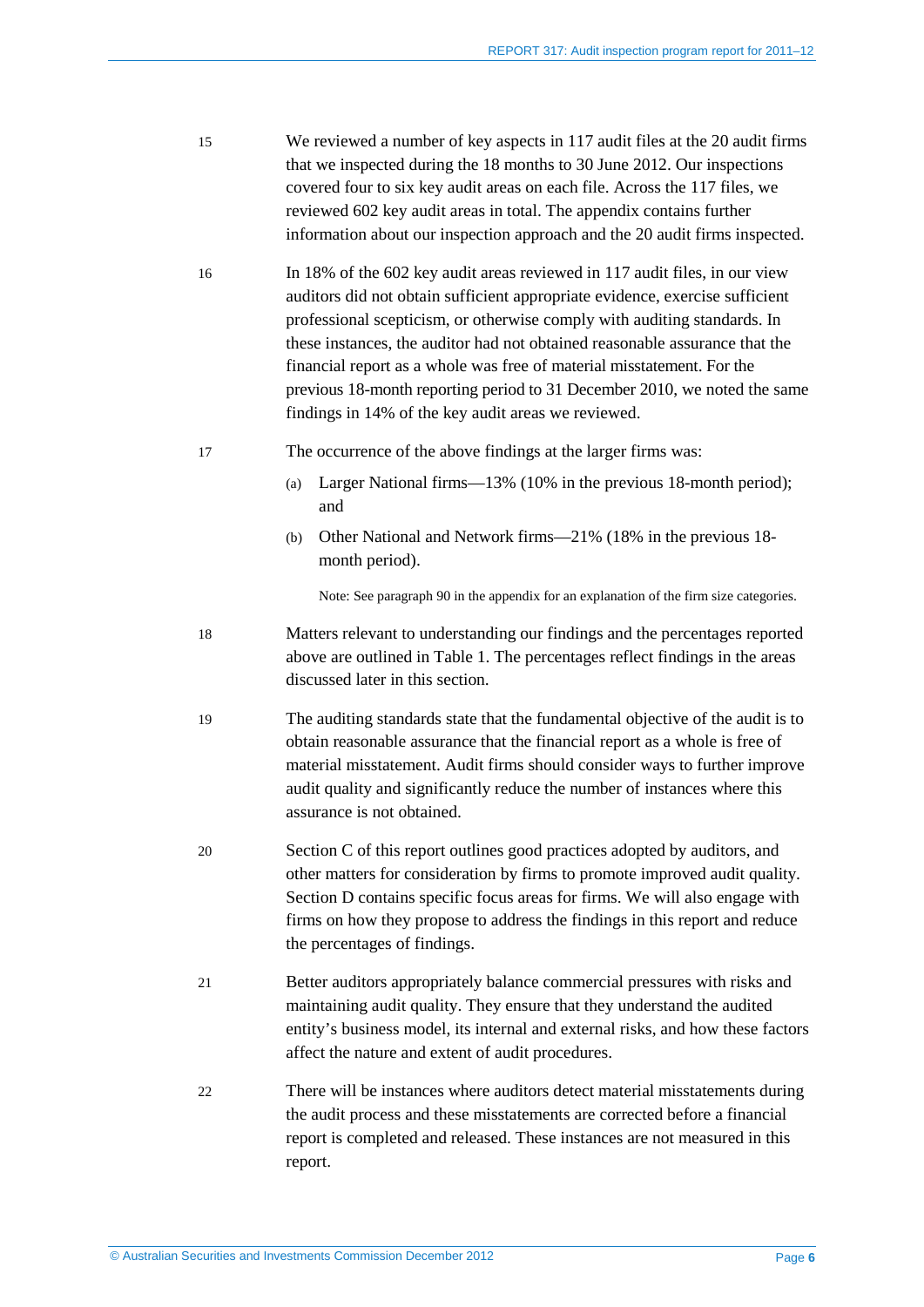| <b>Matter</b>                                     | <b>Explanation</b>                                                                                                                                                                                                                                                                                                                                                                                                                                                                                                    |  |  |
|---------------------------------------------------|-----------------------------------------------------------------------------------------------------------------------------------------------------------------------------------------------------------------------------------------------------------------------------------------------------------------------------------------------------------------------------------------------------------------------------------------------------------------------------------------------------------------------|--|--|
| <b>Quality of financial</b><br>reports            | An adverse finding on a matter during our review does not necessarily mean that<br>there will be material misstatements in the overall financial report. Rather it means<br>that the auditor has not in ASIC's view obtained reasonable assurance that there<br>are no such misstatements.                                                                                                                                                                                                                            |  |  |
|                                                   | In two separate instances, where we had identified concerns with audit work, we<br>followed up the matters directly with the companies, resulting in material changes to<br>their financial reports. In one case, where we identified inadequate audit work, the<br>firm performed additional audit work and did not identify material misstatements in<br>the financial report concerned.                                                                                                                            |  |  |
|                                                   | Generally, firms implement our suggested remedial actions for future company<br>audits where we identify concerns.                                                                                                                                                                                                                                                                                                                                                                                                    |  |  |
|                                                   | Auditors play an important role in checking financial information to ensure that it is<br>accurate before financial reports are released to the market.                                                                                                                                                                                                                                                                                                                                                               |  |  |
| Level of assurance                                | An audit is not intended to provide absolute assurance that there are no material<br>misstatements in the financial report. Our findings relate to instances where we<br>believe that the auditor has not obtained reasonable assurance that the financial<br>report as a whole is free of material misstatements.                                                                                                                                                                                                    |  |  |
| What is measured?                                 | The percentages listed in paragraph 17 relate to cases where auditors did not<br>obtain sufficient appropriate audit evidence, exercise sufficient judgement, or<br>otherwise comply with auditing standards in key audit areas, such that the auditor<br>had not obtained reasonable assurance that the financial report as a whole was free<br>of material misstatement.                                                                                                                                            |  |  |
|                                                   | The percentages do not include other findings relating to audit quality and compliance<br>with auditing standards, such as the adequacy of planning, obtaining an<br>understanding of business, risk assessment, reviews and reliance on internal<br>controls, non-substantive analytical procedures, documentation, supervision and<br>review, auditor independence, firm quality control systems, and training of partners<br>and staff.                                                                            |  |  |
|                                                   | The percentages also exclude findings concerning insufficient work for related party<br>transactions, reviews for unusual journal entries, review of legal expenses and legal<br>representation letters, and subsequent event reviews. These matters could have<br>resulted in material misstatements not being detected. Although excluded from the<br>percentages, these remain important areas for improvement by firms.                                                                                           |  |  |
| <b>Other National and</b><br><b>Network firms</b> | We inspected different groups of Other National and Network firms in the 18 months<br>to 30 June 2012 and the 18 months to 31 December 2011. Firms inspected generally<br>improve audit quality after our first inspection. In the 18 months to 30 June 2012,<br>all firms had been previously inspected. In the 18 months to 31 December 2011,<br>two firms had been inspected for the first time. This may have resulted in a smaller<br>increase in the percentages above than would otherwise have been the case. |  |  |
| <b>Subjectivity</b>                               | Our findings relate to compliance with the auditing standards. Audits necessarily<br>involve the application of professional judgement and there are some instances<br>where different individuals will reach different judgements on whether the audit work<br>performed is sufficient. Each of our inspection findings is subject to quality review<br>within ASIC, and extensive discussion and consultation with the engagement<br>partners and firms.                                                            |  |  |

<span id="page-6-0"></span>

|  |  |  | Table 1: Matters relevant to understanding findings |  |
|--|--|--|-----------------------------------------------------|--|
|--|--|--|-----------------------------------------------------|--|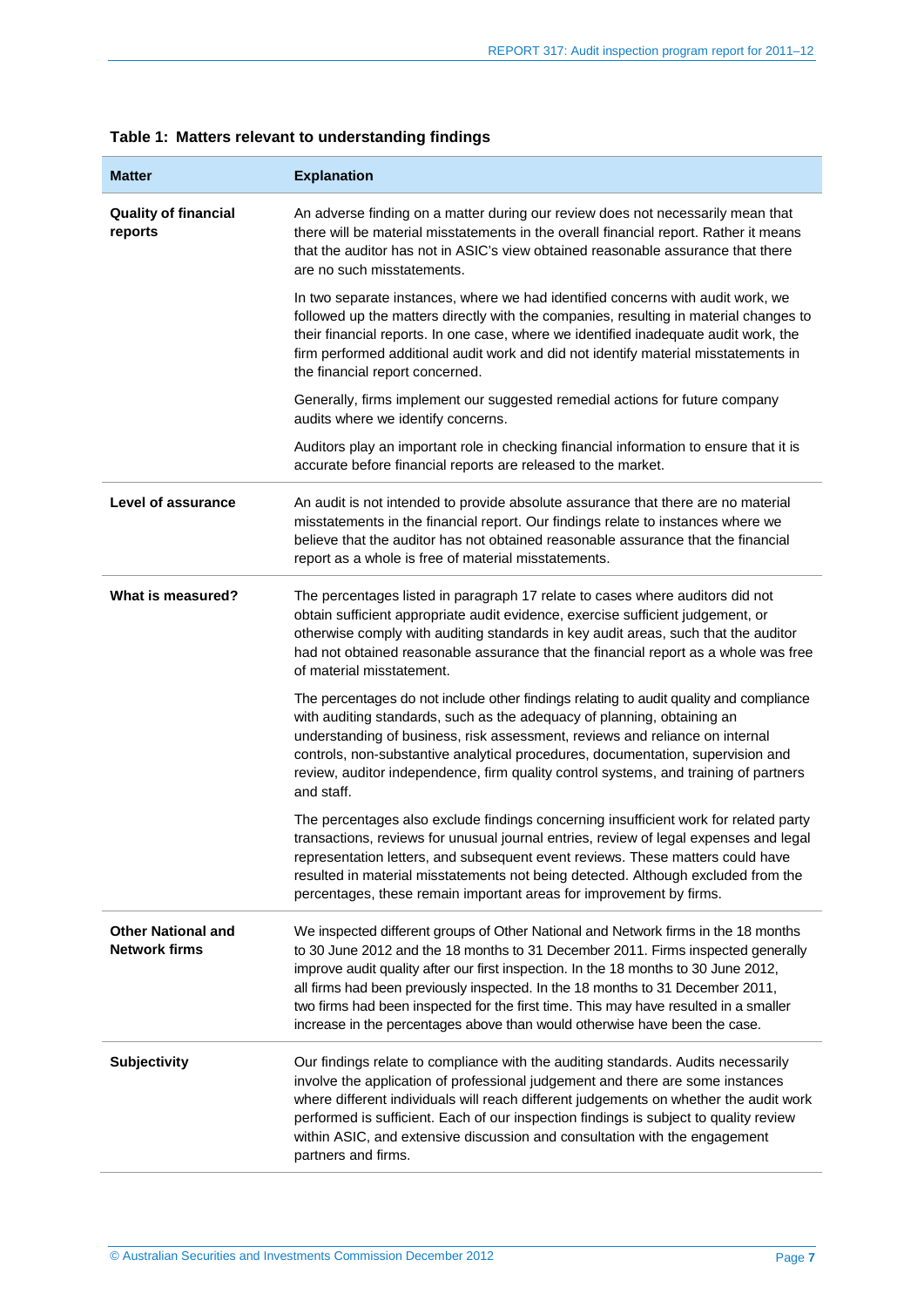| <b>Matter</b>                                 | <b>Explanation</b>                                                                                                                                                                                                                                                                                                                                                                                                                                                                                                                                                                                                                                                                                                                                                   |  |  |
|-----------------------------------------------|----------------------------------------------------------------------------------------------------------------------------------------------------------------------------------------------------------------------------------------------------------------------------------------------------------------------------------------------------------------------------------------------------------------------------------------------------------------------------------------------------------------------------------------------------------------------------------------------------------------------------------------------------------------------------------------------------------------------------------------------------------------------|--|--|
| <b>Enforcement action</b>                     | The objective of our inspections is to work co-operatively with audit firms to improve<br>and maintain audit quality. We expect audit firms to make changes and to undertake<br>work in response to our findings. However, there are some cases where findings<br>are so serious as to warrant enforcement or similar action. We are currently<br>considering possible enforcement action on concerns arising in the 2011-12 review<br>period from our inspection of a Smaller firm. Further, as a result of inspections<br>conducted in the 2009–10 review period and reported on in our previous report, one<br>auditor from an Other National and Network firm and one auditor from a Smaller<br>firm have chosen not to continue as registered company auditors. |  |  |
| Impact of risk-based<br>approach              | Our reviews of audit files do not cover all areas of an audit engagement or all<br>subsidiaries and divisions in a group. Typically, four to six key audit areas are<br>covered and, for groups, only one major operating component.                                                                                                                                                                                                                                                                                                                                                                                                                                                                                                                                 |  |  |
|                                               | We select audit engagements and key audit areas for review in our audit<br>inspections using a risk-based approach. Some have suggested that this approach<br>could result in the percentages reported being greater than would be the case with<br>random reviews. On the other hand, more experienced partners and staff are<br>usually allocated to such audits, and there are generally more extensive firm<br>reviews and consultation processes for these audits and the key audit areas. Our<br>experience is that there can be more findings relating to smaller audit engagements.                                                                                                                                                                          |  |  |
| <b>Documentation versus</b><br>audit evidence | If audit work is not documented, our presumption is that the work has not been<br>performed in the absence of evidence to the contrary. This is the same approach<br>applied by other audit oversight regulators and by most firms in their internal quality<br>review programs.                                                                                                                                                                                                                                                                                                                                                                                                                                                                                     |  |  |
| <b>Surveillances and</b><br>investigations    | ASIC is both an audit oversight regulator and a securities regulator. In addition to<br>audit inspections, we conduct a range of other activities that relate to the work of<br>audit firms. These other activities include our financial reporting surveillance<br>program, surveillances where there is a concern about a specific audit or an<br>individual auditor, and investigations into corporate failures.                                                                                                                                                                                                                                                                                                                                                  |  |  |
|                                               | Where our concerns about material misstatements in financial reports have originated<br>from these other activities, the audits are not reviewed in our audit inspection program<br>but are the subject of separate auditor surveillance activities. This report does not<br>cover any of these other activities. The outcomes of these activities are reported in<br>separate media releases and our regular enforcement reports.                                                                                                                                                                                                                                                                                                                                   |  |  |
|                                               | However, these other activities can inform our general areas of inspection focus and<br>the timing of future audit firm inspections.                                                                                                                                                                                                                                                                                                                                                                                                                                                                                                                                                                                                                                 |  |  |
| <b>Number of procedures</b><br>and findings   | There may be a number of audit procedures in a key audit area. Findings have<br>been included in the percentages reported where there was only one instance of the<br>auditor not performing an audit procedure in any given key audit area, if that meant<br>the auditor had not obtained reasonable assurance that the financial report as a<br>whole was free of material misstatement.                                                                                                                                                                                                                                                                                                                                                                           |  |  |
|                                               | The percentages reported refer to audit areas where we had findings that insufficient<br>work had been performed such that material misstatements would not be detected,<br>irrespective of the number of findings for any particular audit area. There were a<br>number of cases where we found more than one deficiency in a key audit area, each<br>of which could have resulted in material misstatements not being detected.                                                                                                                                                                                                                                                                                                                                    |  |  |
| <b>Process improvement</b>                    | Where firms put in place initiatives to improve audit quality, there can be a period<br>before the benefits are realised through improved audits.                                                                                                                                                                                                                                                                                                                                                                                                                                                                                                                                                                                                                    |  |  |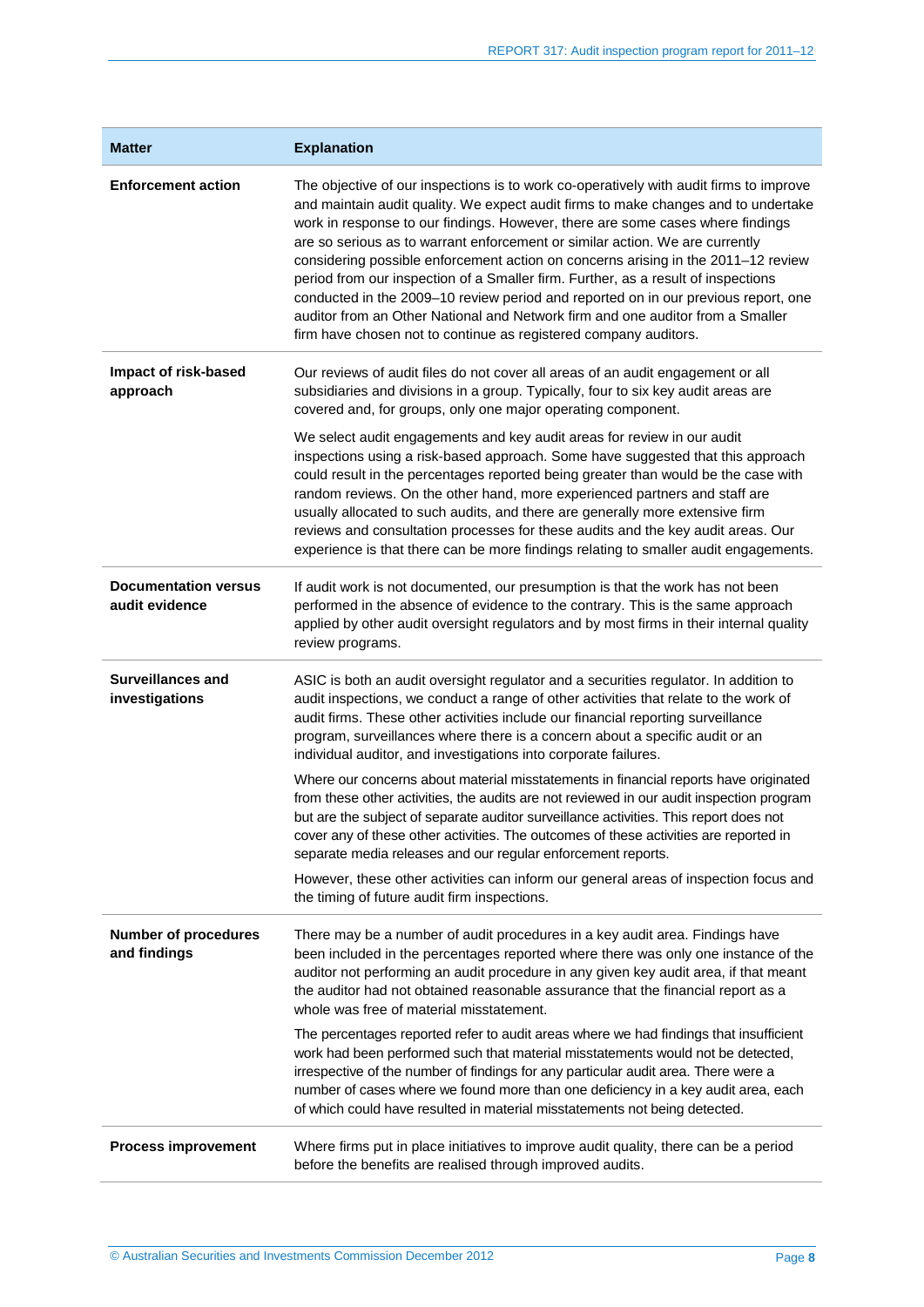## <span id="page-8-2"></span><span id="page-8-0"></span>**Audit evidence**

23 Our reviews of audit files across the firms inspected raised a high number of concerns about the sufficiency and appropriateness of evidence obtained by auditors to support their conclusions on significant areas of the audit. Findings were mainly in the areas outlined below.

#### **Impairment testing and fair value measurement**

- <span id="page-8-1"></span>24 In an environment of global economic uncertainty, we continued to focus on impairment of assets and the measurement of assets and liabilities at fair value, which are important areas of judgement. In many audit files, auditors had not obtained sufficient appropriate audit evidence to support the values of assets and liabilities in the financial report. This included, but was not limited to, financial instruments, goodwill, other intangible assets, development property inventories, property plant and equipment, carrying values of a controlled entity or joint venture investment in an associate, capitalised expenditure and provisions.
- 25 In many files, we found the auditor had not adequately tested:
	- (a) the audited entity's impairment model and assumptions, including the discount rates, forecast cash flows, growth rates, number of cash generating units (CGUs), and inclusion or exclusion of items such as working capital and tax losses; and
	- (b) the accuracy of the source data used by the audited entity in estimating future cash flows used for impairment assessments.
- 26 In some files, audit evidence was insufficient or inappropriate to confirm:
	- (a) the valuation of financial assets recorded at fair value because the auditor relied on external confirmations, which verified the existence but not necessarily the valuation of the assets;
	- (b) the annual assessment of impairment of goodwill (instead, the auditor relied on assessments prepared by the audited entity in a previous year); and
	- (c) consideration by the auditor of whether an expert may be required to assist the auditor, particularly with complex impairment calculations relying on significant judgement.
- 27 We also found insufficient evidence that the auditor exercised professional scepticism in:
	- (a) critically evaluating whether discount rates used by audited entities reflected the risks specific to the relevant industry or a particular CGU, or challenged the appropriateness of high growth rates used by clients even though the audited entity's historical performance indicated otherwise; and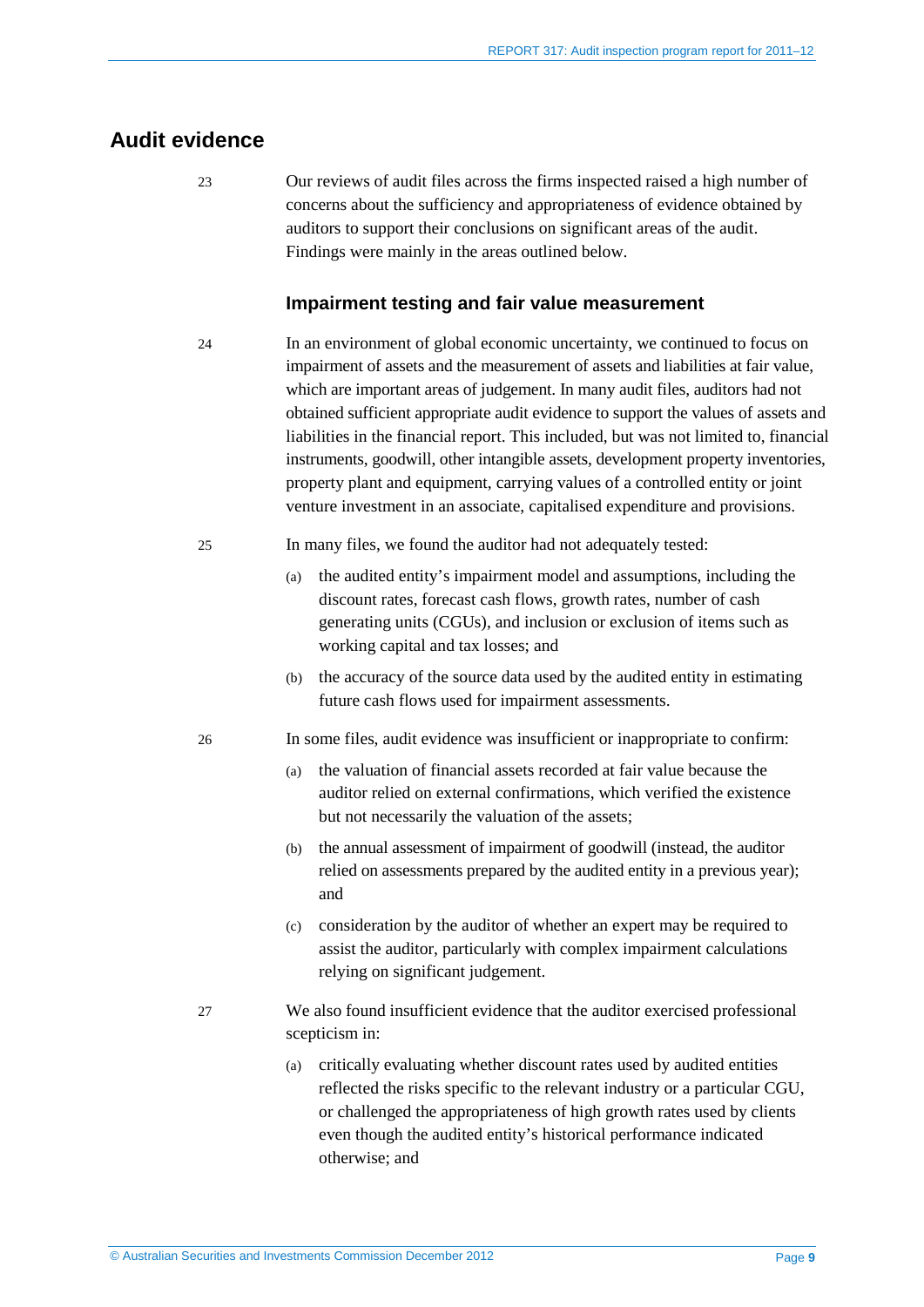(b) considering whether disclosures in the financial report about fair value and impairment were in accordance with the relevant accounting standards. In particular, we noted that, even though impairment indicators and sensitivities about a reasonable possible change in assumptions leading to impairment were communicated to those charged with governance of the audited entity, these were not disclosed in the financial report. Where disclosure deficiencies were identified, it often appeared that the auditor was willing to agree with the audited entity's disclosures rather than challenge them.

#### **Assessment of going concern**

- 28 Our inspections continued to show that auditors had not always obtained sufficient appropriate audit evidence to demonstrate their consideration of the going concern assumption or whether an emphasis-of-matter paragraph (or qualification) should be included in the audit report.
- <span id="page-9-0"></span>29 In many of the audit files we reviewed, we had concerns about the adequacy of the audit procedures undertaken and the level of professional scepticism applied by the auditor in assessing whether:
	- (a) the auditor's report should be modified with an emphasis-of-matter paragraph about the use of the going concern assumption. In one instance, an emphasis-of-matter paragraph had previously been included in the auditor's report but was removed when there did not appear to be a substantial change in the financial performance of the audited entity;
	- (b) the entity's going concern assumption was appropriate, particularly where the entity operated in an environment of significant environmental and political risk; and
	- (c) the audited entity's budgeting and cash flow forecasting were reasonable and the auditor was able to rely on management's key assumptions about the budget and forecast.

#### **Substantive analytical procedures**

- 30 In many audit files, the auditor had not complied with auditing standards in the application of substantive analytical procedures used as the primary substantive test for a material balance.
- 31 When using substantive analytical procedures, the auditor should ensure that there are appropriate relationships between the data used and the balances tested, that the source data is adequately tested, and that suitable thresholds are developed and explanations for variances are obtained and corroborated.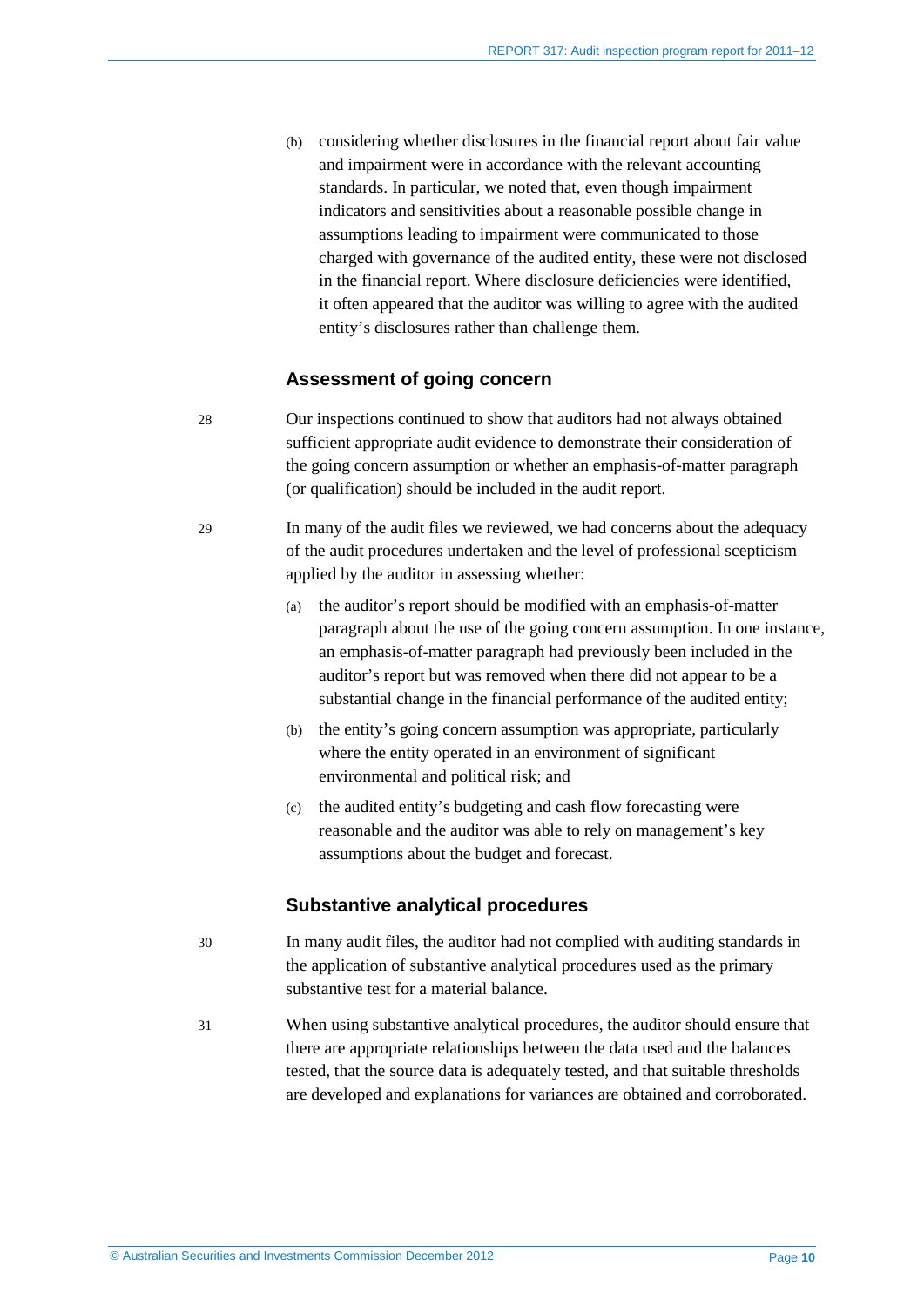- 32 While our findings relate to the audit of all types of companies and industries, the findings were particularly common in the audit of financial institutions: see paragraphs [48](#page-13-1)[–54.](#page-14-0) We found many instances where auditors:
	- (a) relied on substantive analytical procedures as the only substantive test for a material balance where other procedures such as testing of controls and substantive tests of detail were not undertaken;
	- (b) did not ascertain the accuracy of the data used in the analytical procedure and whether there was an appropriate relationship between the data used and the population being audited;
	- (c) did not adequately set expectations before carrying out the analytical procedure;
	- (d) did not sufficiently investigate differences between the expectation set and the recorded balance;
	- (e) used disaggregated data for the substantive analytics, but did not set appropriate disaggregated thresholds for following up variances from expectations; and
	- (f) used simplistic analytical comparisons which did not satisfy the requirements of the auditing standard for designing and performing substantive analytical procedures.

#### **Journal entry testing**

- <span id="page-10-0"></span>33 Auditing standards require an auditor, in considering the risk of fraud in an audit of a financial report, to test the appropriateness of journal entries during the preparation of the final report. Further, the auditor should consider the need to test journal entries throughout the reporting period.
- <span id="page-10-1"></span>34 We found many audit files where the auditor:
	- (a) did not test journal entries during the year-end reporting or consolidation process; and/or
	- (b) did not test journal entries throughout the year.

#### **Related party transactions**

<span id="page-10-2"></span>35 In many audit files, the auditor did not perform adequate procedures to gain sufficient appropriate audit evidence about whether all related parties and related party transactions were fully identified and disclosed in the financial report. We often found that auditors:

- (a) did not adequately assess, discuss and document, at the planning stage of the audit, the risk of undetected related parties and related party transactions;
- (b) did not adequately discuss with management the risks of undetected related party transactions or obtain an understanding of the audited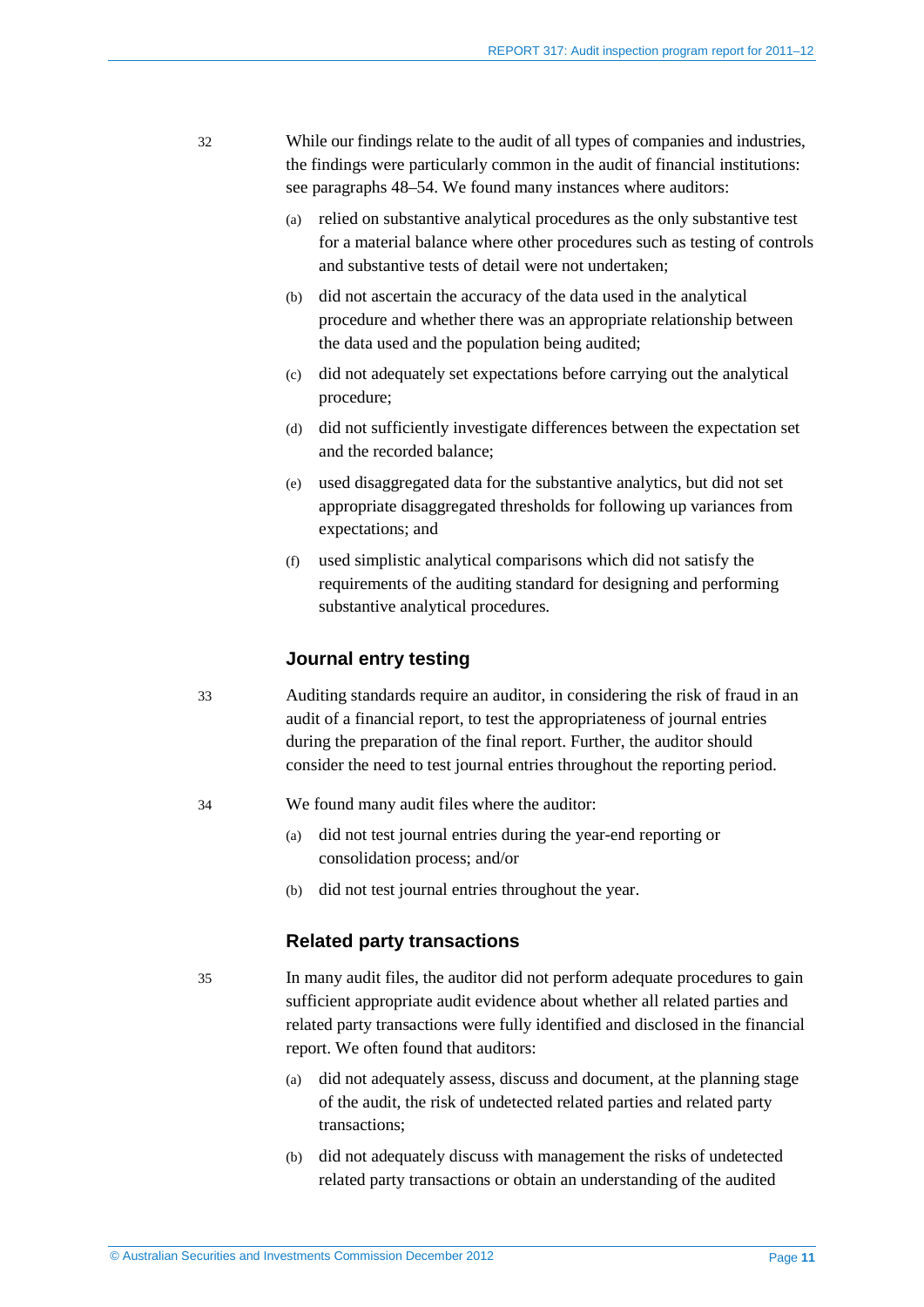entity's systems and controls for identifying them, but instead relied on a list of related parties and related party transactions provided by the audited entity without undertaking additional work to determine whether there were any undetected related party transactions;

- (c) did not document the design and operation of the audited entity's controls to detect related party transactions; and
- (d) did not assess whether related party transactions were fully disclosed in the audited entity's financial report.

#### **Subsequent events review**

36 We noted many instances where auditors did not obtain sufficient evidence to support their conclusions about subsequent events. We found cases where:

- (a) there was no evidence in audit files that subsequent event procedures were performed by the auditor;
- (b) the auditor conducted subsequent event procedures but did not ensure they were carried out up to the date of signing the audit report; and
- (c) a subsequent event was disclosed in a financial report but there was no evidence that the auditor had performed procedures on the item or considered whether other material subsequent events had occurred.

#### **External confirmations**

37 While there is no mandatory requirement to obtain external confirmations, we consider that they are a reliable source of independent evidence. Despite this, we found instances where the auditor:

- (a) did not carry out adequate alternative procedures to verify the existence and valuation of assets held overseas where confirmations requested by the auditor for those assets had not been received; and
- (b) did not evidence why external bank confirmations were not obtained for material cash balances but instead relied on bank statements provided by the audited entity.

#### **Consideration of the risk of fraud**

- 38 In many instances, we found that the auditor had not discussed with management, or those charged with the governance of the audited entity, the risks of fraud that could have a material impact on the financial report.
- 39 We found other instances where the auditor did not adequately consider the risk of fraud in relation to revenue recognition, which might be considered a heightened risk in the current economic environment.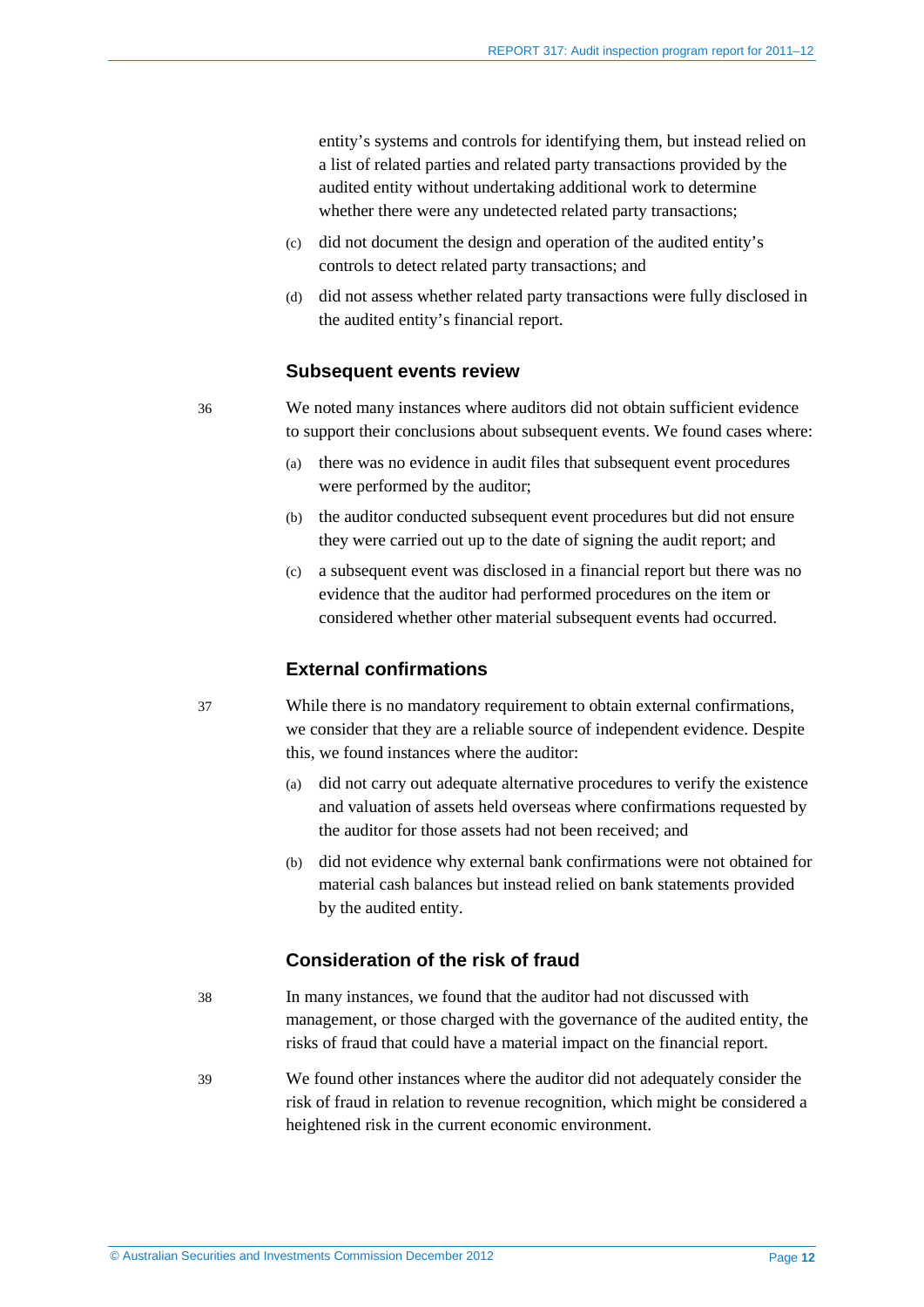## <span id="page-12-0"></span>**Professional scepticism**

- 40 Exercising professional scepticism is a critical part of conducting quality audits. Professional scepticism means the auditor makes a critical assessment, with a questioning mind, of the validity of the audit evidence obtained and the management's judgements on accounting treatments and estimates.
- 41 Our reviews of audit files showed insufficient professional scepticism was applied, particularly in relation to fair value measurement, impairment testing, and going concern assessments: see paragraphs [24](#page-8-1)[–29.](#page-9-0)
- 42 We found many instances where auditors:
	- (a) appeared to have been over-reliant on, or readily accepted, the management's explanations and representations without challenging the underlying assumption, or instead sought out evidence to corroborate the estimations or judgements rather than challenging them;
	- (b) had not explored the evidence available in other parts of the audit file that appeared inconsistent or contradictory; and
	- (c) had not given sufficient consideration to historical outcomes in assessing the reasonableness of the forecasts and assumptions underlying the management's decisions.
- 43 Auditors did not always evidence why an accounting treatment proposed by management was accepted and whether alternative scenarios or accounting treatments were fully considered. In judgement areas, it is necessary at times to rely on evidence that is persuasive rather than conclusive. However, in some instances the auditor did not give sufficient weight to evidence that appeared to contradict the accounting treatment adopted.

## <span id="page-12-2"></span><span id="page-12-1"></span>**Using the work of other auditors and experts**

- 44 Often, if an auditor is responsible for the audit of a financial report consolidating many business components, the firm relies on the audit work performed by component auditors that may be affiliated, or separate firms, potentially located in a foreign jurisdiction.
- 45 Where financial reports include complex or subjective matters requiring specialist skills or knowledge (e.g. valuations of assets), audited entities may obtain advice from external or internal experts. Auditors may also use their own specialists to obtain sufficient appropriate audit evidence for significant account balances in the financial report.
- 46 For an auditor to rely on the work of other auditors and experts, the auditor needs to assess their competence and objectivity, and evaluate the appropriateness of the work performed by them.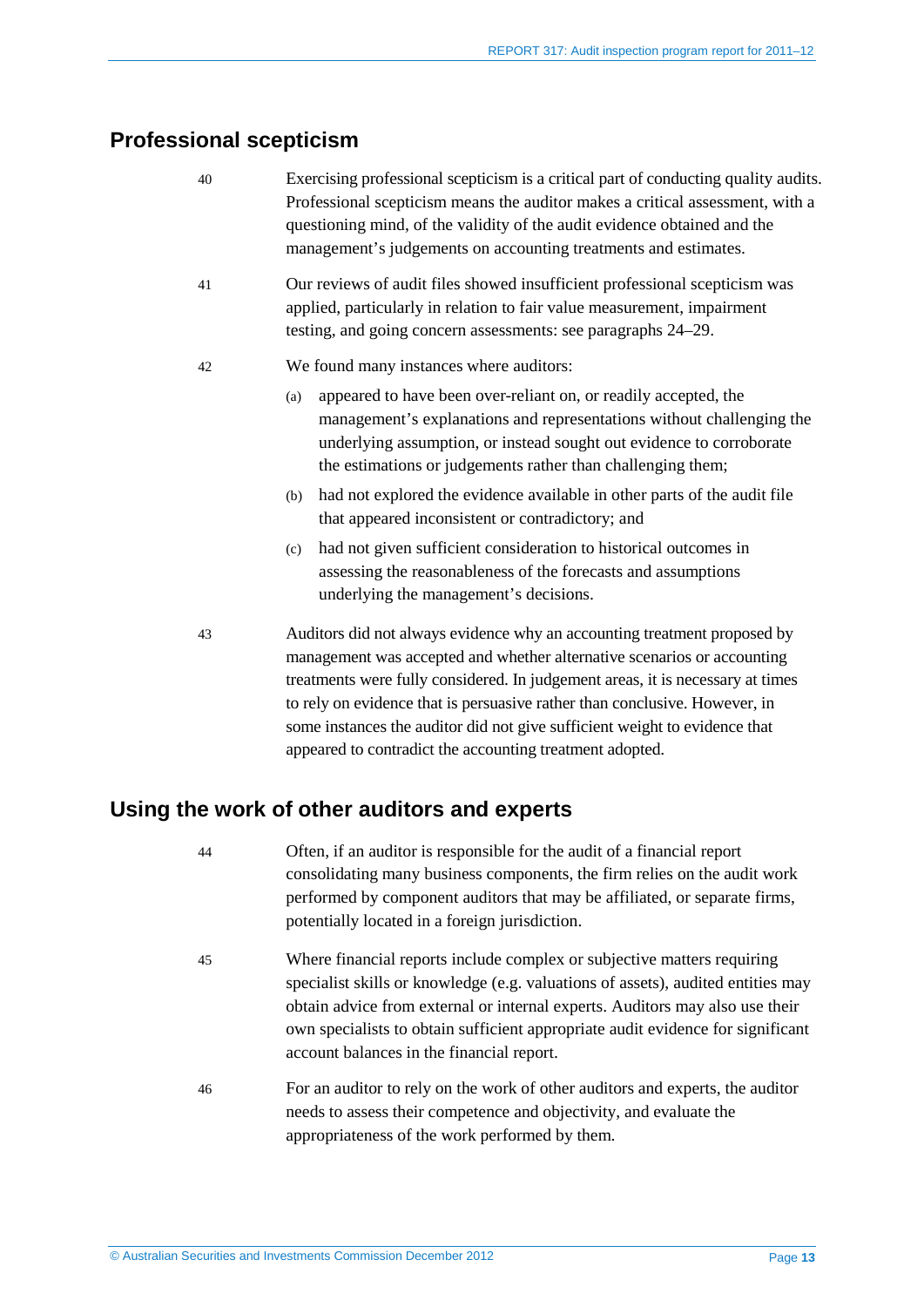- <span id="page-13-2"></span>47 We found instances where the audit files did not contain sufficient appropriate evidence of:
	- (a) the auditor's evaluation of the competence and independence of component auditors and the evaluation of the component auditors' work, including the resolution of matters raised by component auditors;
	- (b) the auditor's evaluation of the adequacy and reliability of the work of experts engaged by the audited entity, particularly in the case of financial institutions where experts are used to measure complex and material liabilities and provisions, or to provide pricing information;
	- (c) where financial institutions use a service organisation to process a material transaction stream, the auditor's assessment of the work of the auditor of the service organisation and whether it could be relied on; and
	- (d) the appropriate translation of source documents from a foreign language into English (e.g. bank statements).

## <span id="page-13-1"></span><span id="page-13-0"></span>**Industry-specific findings**

### **Financial institutions**

- 48 We reviewed audit files for financial institutions, including banks, credit unions, insurance companies and managed investment schemes. We reviewed the audits of Australian financial services (AFS) licensee obligations (see paragraph [54\)](#page-14-0) and compliance plan obligations (see paragraphs [55](#page-14-1)[–57\)](#page-15-0).
- 49 Our reviews of these files highlighted findings common to all industries, such as not obtaining sufficient appropriate evidence to support audit procedures conducted in relation to assessing impairment, the application of professional scepticism, the performance of substantive analytical reviews, and relying on the work of others: see paragraphs [23–](#page-8-2)[47.](#page-13-2)
- <span id="page-13-3"></span>50 Key findings specific to the audit of banks and credit unions include:
	- (a) insufficient and inappropriate audit evidence obtained to support the valuation of significant financial assets, such as trading derivatives, trading securities and available-for-sale securities. In particular, we found instances where the auditor's substantive procedures were inadequate and the auditor placed inappropriate reliance on controls and external confirmations to validate the valuation assertion;
	- (b) insufficient testing to assess the adequacy of provisions for loan losses. In designing a disaggregated substantive analytical procedure, one auditor used an aggregated threshold for testing, and did not clearly identify a threshold for investigating differences or sufficiently corroborate variations identified; and
	- (c) insufficient testing of the reported net interest margin, including the inappropriate application of substantive analytical procedures or reliance on the audited entity's controls without detailed substantive testing where the balance was material.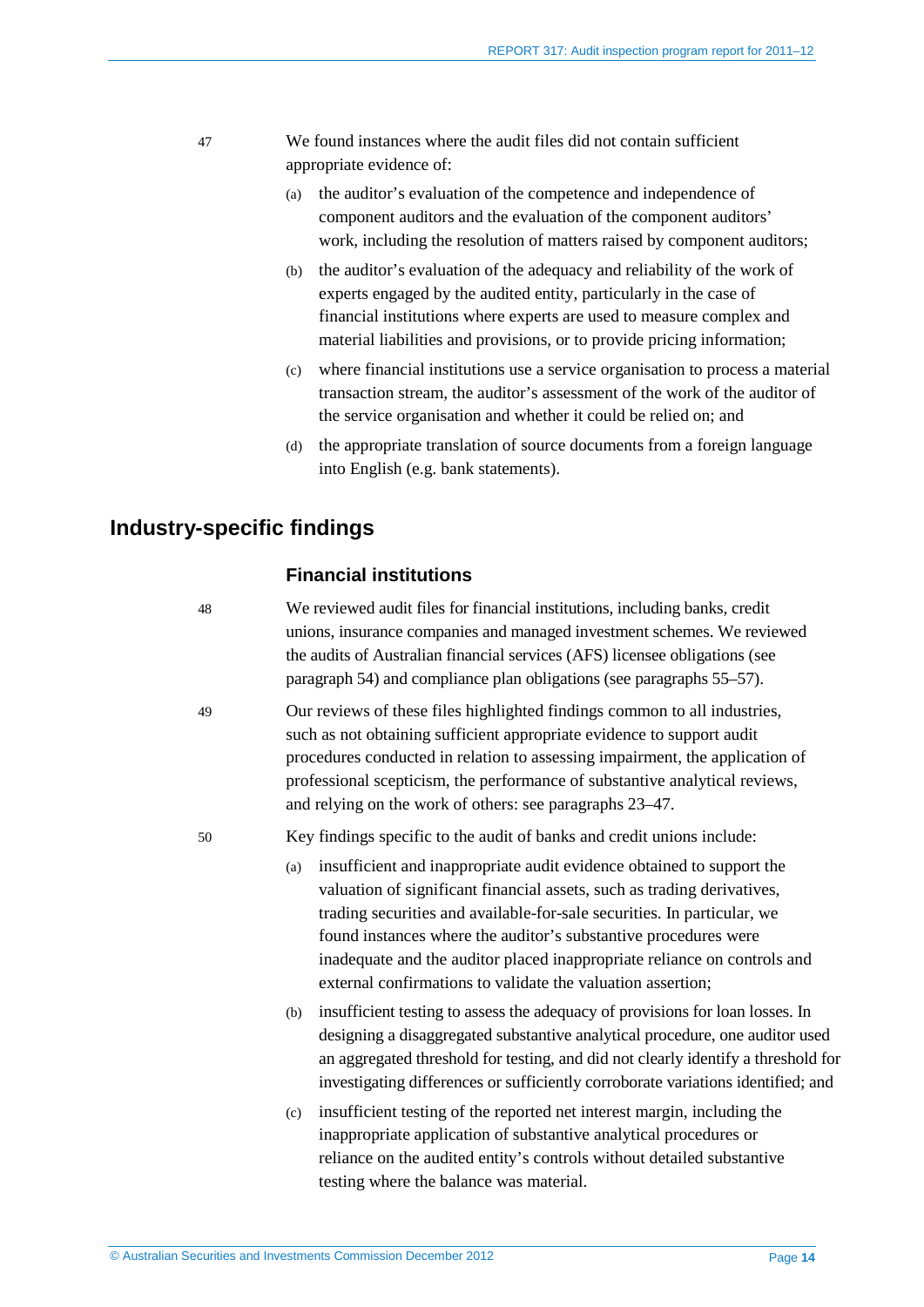- <span id="page-14-2"></span>51 Key findings specific to the audit of *insurance companies* include:
	- (a) not exercising sufficient professional scepticism about the sufficiency of the level of the 'liability adequacy' provision and the calculation of the 'probability of adequacy' for outstanding claim provisions where a significant amount of judgement is applied in the calculation. We found that the auditor accepted and relied on the audited entity's assumptions and assertions without sufficient challenge, including, in one instance, not questioning a material change to the probability of adequacy calculation;
	- (b) insufficient assessment by the auditor of whether work performed by the firm's internal actuarial experts on insurance liability provisions (including outstanding claims liabilities, premium liabilities and liability adequacy test) could be relied on and was sufficient to support their conclusions on the adequacy of the provisions;
	- (c) inappropriate assessment of risk and, consequently, insufficient substantive testing of material management fee revenue; and
	- (d) inadequate testing of key controls in the audited entity's underwriting system and insufficient testing to confirm internal controls operated for the entire audit period, where the controls were tested at the interim audit and the auditor relied on those controls.
- 52 The findings in paragraphs [50–](#page-13-3)[51](#page-14-2) do not necessarily mean that there were deficiencies in the systems of any of the regulated entities concerned.
- 53 In addition, our reviews of audits of banks, credit unions and insurance companies found that sampling procedures were often inappropriate. For example, there was often insufficient evidence that the auditor considered whether the sample selected was representative of the whole population or whether sampling was undertaken in accordance with the firm's policy.
- <span id="page-14-0"></span>54 We conducted reviews of audits of AFS licensees and found instances where the auditor's procedures for testing net tangible assets (NTA) could have been improved by selecting an adequate sample size to support conclusions on the maintenance of NTA requirements and by sufficiently reviewing the audited entity's adjustments to NTA.

#### **Compliance plans**

- <span id="page-14-1"></span>55 In this reporting period, we carried out inspections of compliance plan audits for managed investment schemes conducted under s601HG(1) of the Corporations Act.
- 56 Where functions such as custodial or investment administration or backoffice accounting are outsourced, auditors often choose to rely on a report prepared by the auditor of the service organisation reporting on the design, implementation and/or effectiveness of operating controls, or in relation to specific assertions such as valuation and existence of investments.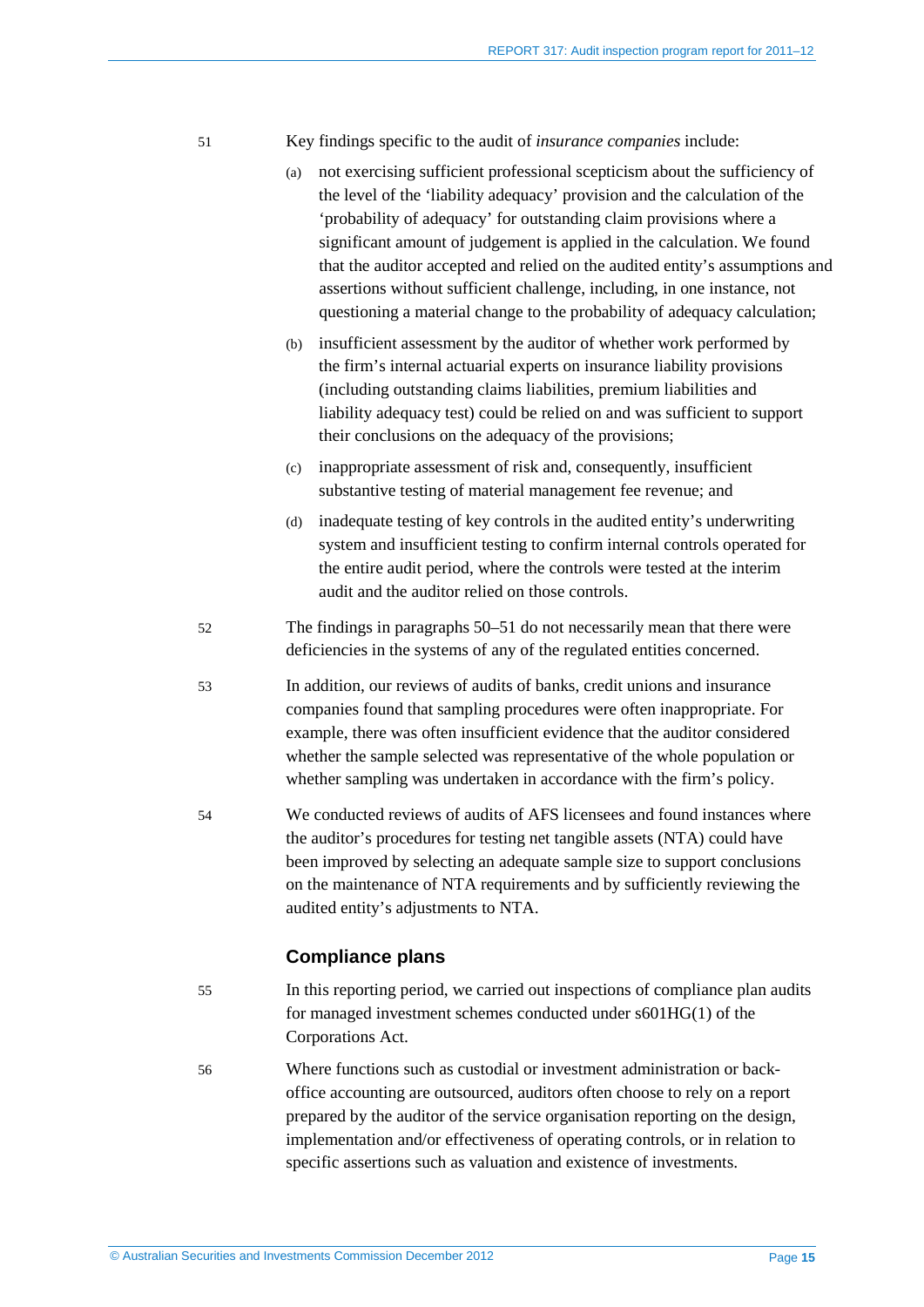- <span id="page-15-0"></span>57 We found that auditors of compliance plans did not always obtain sufficient and appropriate audit evidence on which to base their conclusions in areas such as:
	- (a) whether the compliance plan continued to meet the requirements of Pt 5C.4 of the Corporations Act;
	- (b) the adequacy of procedures for reporting and assessing breaches of the compliance plan;
	- (c) the assessment of whether the service organisation auditor's report could be relied on in relation to outsourced functions, risk assessments performed by the auditors, and the relationship to work performed on areas of the compliance plan audit; and
	- (d) the testing of specific areas, such as subsequent events up to the date of issuing the compliance plan audit report, NTA calculations (for the responsible entity), and cash flow projections.

#### **Mining and energy**

58 Companies in the mining and energy sector often have associations with overseas countries, including emerging economies where the materials and resources are situated. Consequently, auditors need to rely on the work of other auditors in the overseas countries, which may have different regulatory frameworks, professional standards and culture.

- 59 In the majority of mining and energy sector files reviewed, we found common cases where the auditor did not obtain sufficient appropriate audit evidence to:
	- (a) corroborate the existence of tenements;
	- (b) confirm the existence and valuation of other significant and material asset balances, such as capitalised exploration, evaluation or development expenditure; and
	- (c) assess the reliance that could be placed on the work of the audited entity's expert.
- 60 In many of these cases, the auditor did not exercise professional scepticism. Often the auditor did not challenge the audited entity's key assumptions and relied on evidence presented by management to support judgements such as forecast cash flows. We noted that, although mining and energy entities often operate in an environment subject to significant uncertainty, or political and/or environmental risk, there was insufficient evidence of the auditor's procedures to objectively assess the going concern assumption.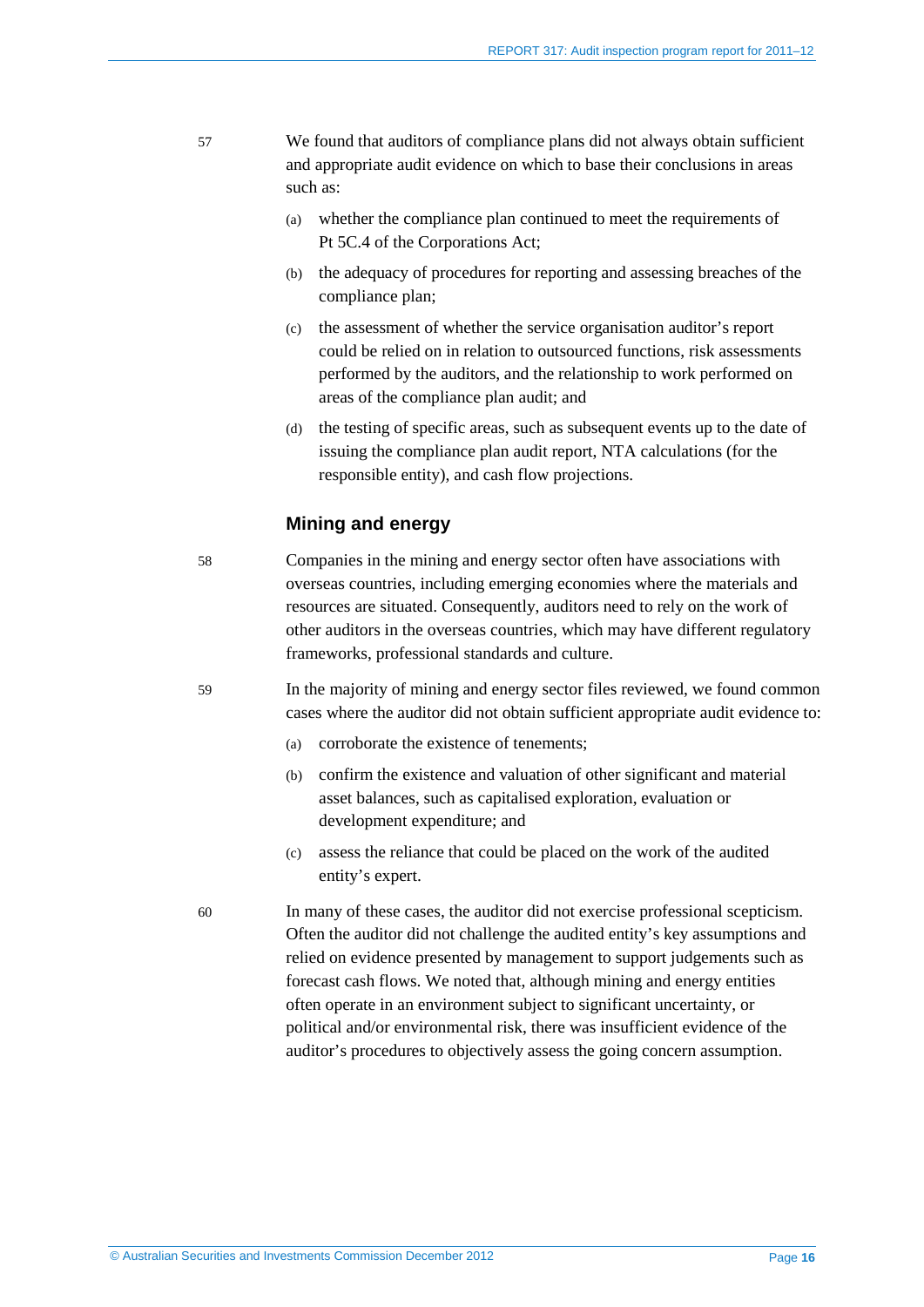## <span id="page-16-0"></span>**B Key findings: Quality control**

#### **Key points**

Some firms need to improve their quality control systems to ensure they comply with the independence requirements of the Corporations Act and professional standards. In particular, firms need to manage auditor rotation more effectively.

Although firms have generally implemented the Clarity auditing standards well, compliance with certain aspects of these standards can be improved.

Some of the Other National and Network firms and the Smaller firms can improve their human resources policies and systems, and the effectiveness of their internal monitoring programs.

## <span id="page-16-1"></span>**Ethical requirements and independence**

61 Larger National firms and Other National and Network firms have established independence policies and processes to facilitate compliance with the auditor independence requirements of the Corporations Act and professional standards. Across these firms, leaders remain committed to an appropriate 'tone at the top' that emphasises the importance of audit independence. However, we noted the following instances of noncompliance with legislative and professional requirements.

#### **Contraventions of the auditor rotation requirement**

62 One Larger National firm advised us of two contraventions of the Corporations Act, where the engagement quality control reviewer (EQCR) played a significant role on an engagement for more than five years. While the firm had a process for recording and monitoring the period of time an EQCR is assigned to an engagement, the contraventions occurred because the partner rotation information recorded in the audit file was not reconciled to the firm's central record. After considering the circumstances specific to each case, the firm disciplined the engagement partner and EQCR in relation to one of the breaches. In addition, the firm reminded all audit partners to ensure that the rotation information recorded in the audit file agrees with the firm's central record.

63 At a Smaller firm, we found that the auditor rotation requirements had been contravened for two listed audit clients, where both the engagement partner and EQCR had acted in their roles for more than five years, and there was a risk that the rotation requirements would be contravened for three other listed clients. The Smaller firm has since established an authorised audit company with three directors. This will enable the firm to meet the auditor rotation requirements.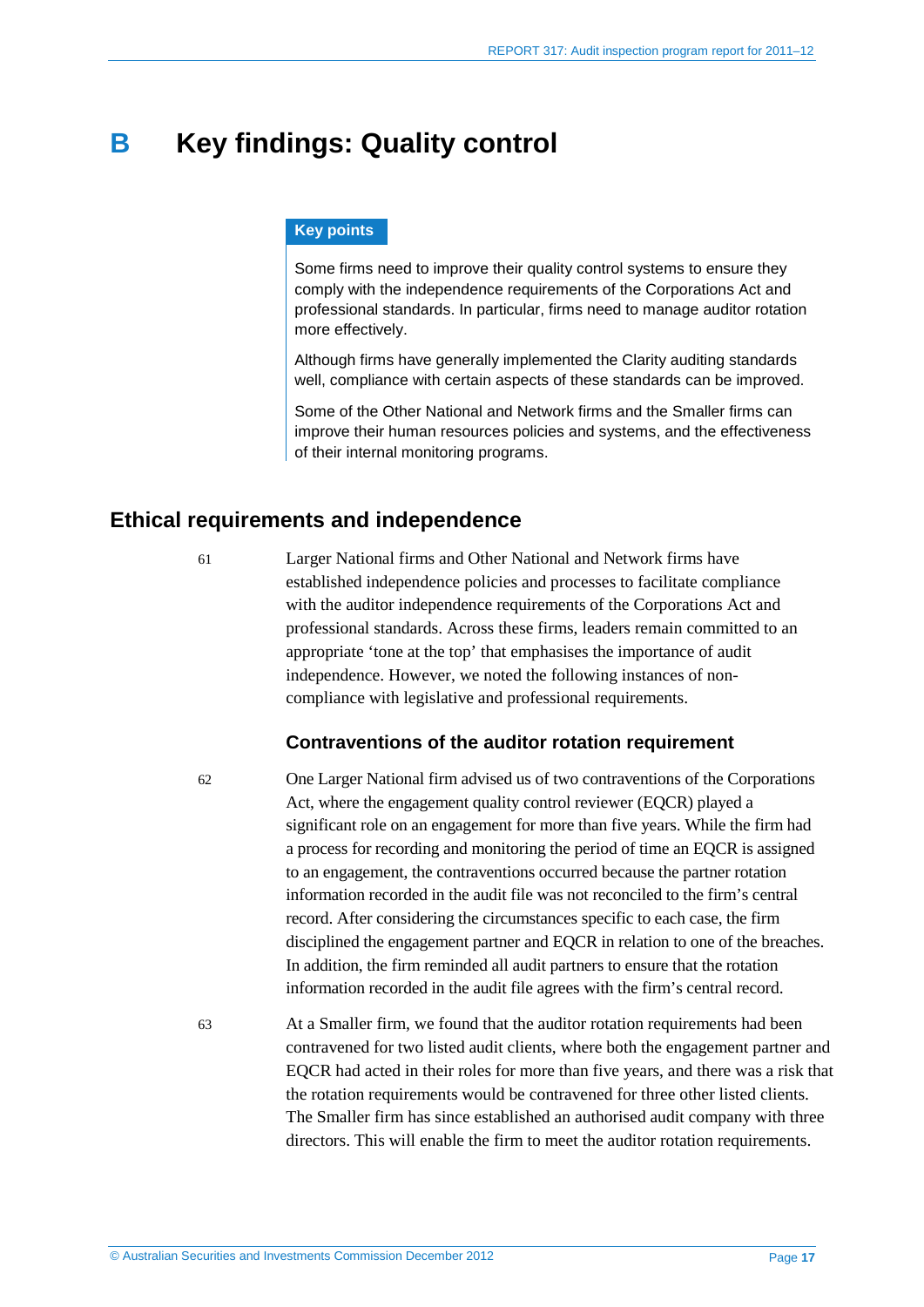64 Our inspection of Smaller firms identified that Smaller firms are at a higher risk of not managing mandatory auditor rotation effectively. Smaller firms need to put in place systems to ensure that they can comply with the auditor rotation requirements of the Corporations Act.

#### **Contraventions of other independence requirements**

65 At one Larger National firm, we found two instances of threats to perceived independence in connection with listed clients. One instance concerned the non-routine change of the engagement partner following a deterioration in the relationship with the Chief Financial Officer after the partner challenged an accounting treatment that was changed with agreement of the audit committee. The other instance concerned the provision of non-audit services to the client. We believe that more extensive and complete consultations, outlining all relevant circumstances, should have taken place within the firm in question and with those charged with governance of the clients. The assessment of threats and safeguards to independence should have been more thoroughly considered and documented by the firm.

#### **Testing of independence systems**

66 Many of the Other National and Network firms inspected did not test their independence systems and processes, including the declaration of financial interests, to ensure they were meeting the requirements of the Corporations Act and professional standards. While this is not a requirement of the Act, testing independence systems would enable the firms to place greater reliance on the effectiveness of their systems, and could highlight potential non-compliance with the independence requirements. Without an appropriate testing program, firms can only place limited reliance on the effectiveness of their independence systems and processes.

#### **Acceptance and continuance**

67 Client acceptance and continuance procedures should focus on independence considerations, possible conflicts of interest, and whether the firm has the requisite skills to conduct an engagement (as required by auditing standard ASQC 1 *Quality control for firms that perform audits and reviews of financial reports and other financial information, and other assurance engagements*).

#### **Opinion shopping**

68 A potential audit client sought assurances from one Larger National firm that the firm did not foresee challenging the company's existing accounting treatments, and questioned the potential for the firm to qualify its audit opinion on a particular accounting treatment where the firm had qualified its audit report on another company's financial statements on a similar matter. Leaders of firms should be vigilant about the possibility of 'opinion shopping' and ensure that firm acceptance and continuance processes and training for partners and staff specifically address this threat.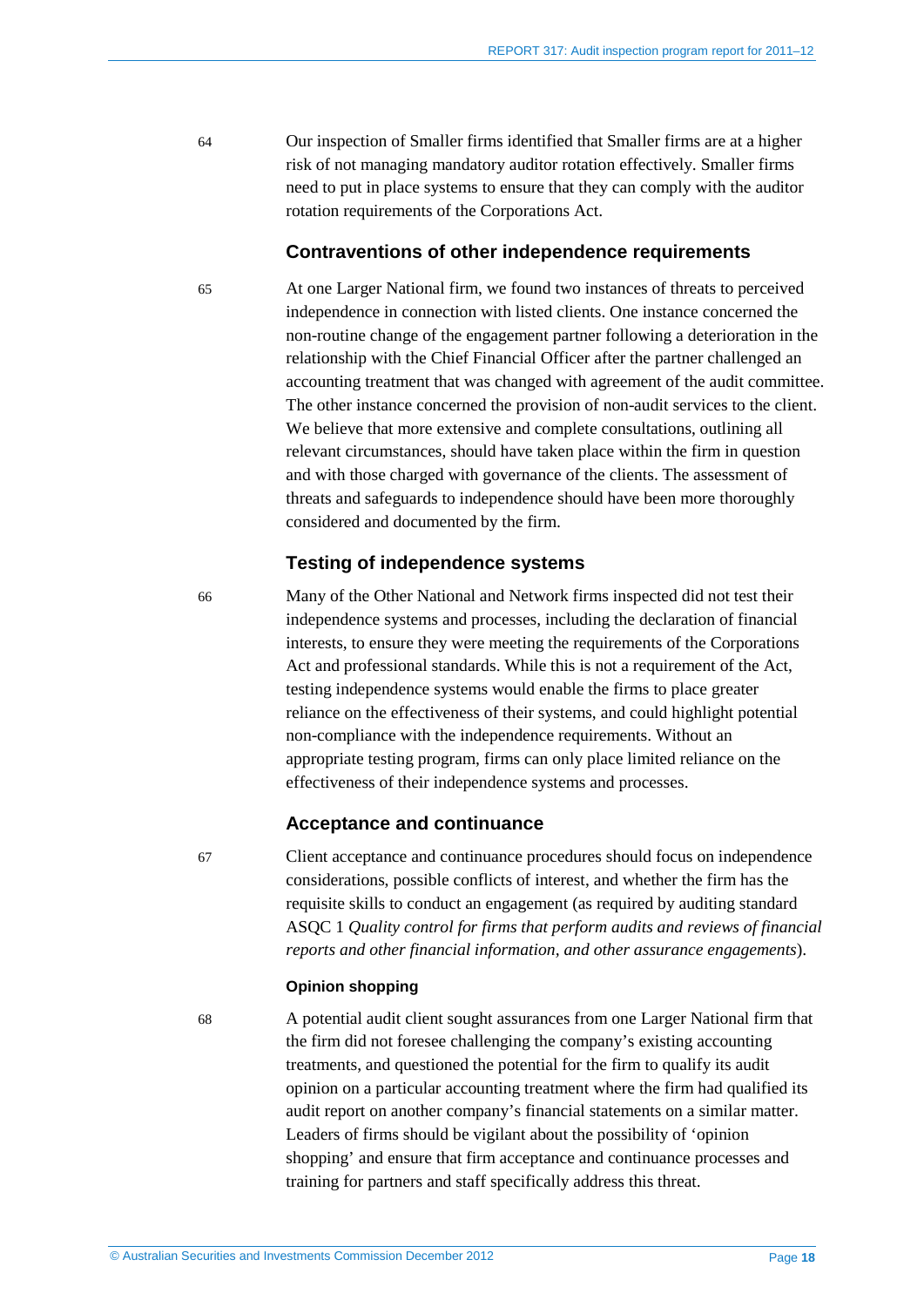#### **Conflict checking**

- 69 One Smaller firm relied on a national database to check for conflicts of interest and threats to independence when accepting a new client. The national database appeared to be updated periodically and used on an ad hoc basis. The Smaller firm did not obtain positive confirmations from all partners and directors about potential conflicts and threats to independence when assessing the acceptance of a new listed client.
- 70 Leaders of all firms need to continue to give strong and clear messages about the importance of complying with independence requirements, and take strong and timely action where non-compliance is noted to ensure that an appropriate 'tone at the top' is maintained.

### <span id="page-18-0"></span>**Engagement performance**

- 
- 71 Although the Clarity auditing standards have been implemented well across the firms, some Other National and Network firms can improve systems and processes for compliance with certain aspects of the standards relating to:
	- (a) relying on the work of component auditors (see paragraphs [44–](#page-12-2)[47\)](#page-13-2);
	- (b) testing journal entries throughout the year (see paragraphs [33](#page-10-0)[–34\)](#page-10-1); and
	- (c) related party transactions (see paragraph [35\)](#page-10-2).

### <span id="page-18-1"></span>**Human resources**

72 Larger National firms have mature quality control systems with clear links between audit quality, independence and ethical requirements, and partner and director appraisal and remuneration. However, we found that some of the Other National and Network firms and the Smaller firms can improve their policies and internal systems in this area.

## <span id="page-18-2"></span>**Monitoring**

- 73 Larger National firms have comprehensive policies and procedures for monitoring their audit quality in accordance with legal and professional requirements. These firms undertake regular reviews of a selection of completed audit engagements. They use the results of these reviews to enhance their audit quality systems and direct the focus of staff training.
- 74 Although Other National and Network firms have procedures in place to facilitate the monitoring of audit quality as required by ASQC 1, we note that improvements can be made to these programs, including:
	- (a) ensuring that:
		- (i) monitoring programs cover an effective partner spread;
		- (ii) files are selected on the basis of risk;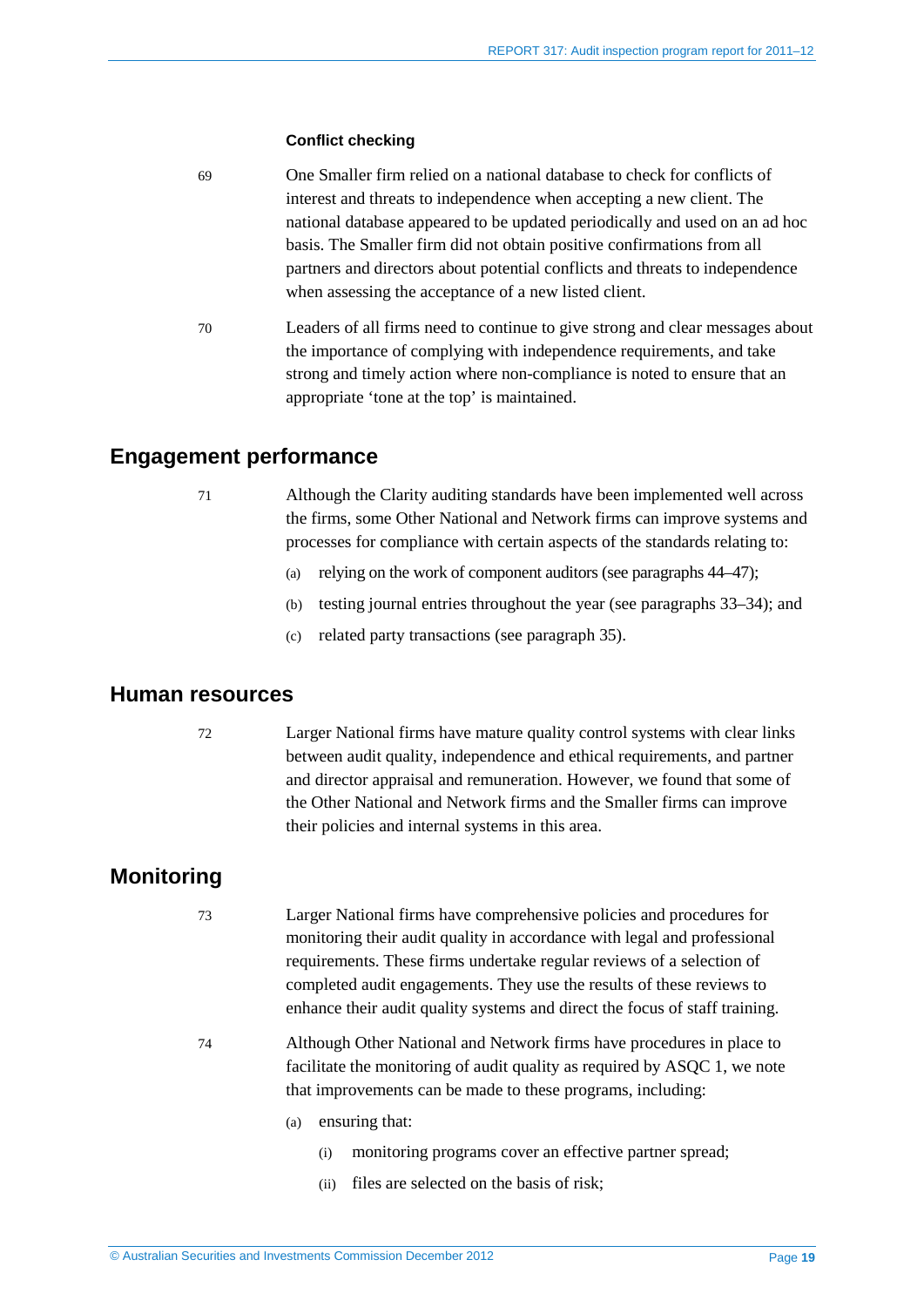- (iii) files are reviewed for compliance with auditing standards; and
- (iv) the results of reviews are documented and communicated to partners and staff;
- (b) promptly following up and remediating issues identified through monitoring programs, including taking appropriate action against partners who are repeat offenders;
- (c) ensuring that internal monitoring programs not only review individual audit files, but also review the firm's compliance with quality controls systems as required by ASQC 1; and
- (d) sharing the results of internal monitoring programs and peer reviews across firms that are members of a network to further promote and enhance audit quality across the network.

75 Firms need to improve their processes for recording and notifying ASIC of contraventions and suspected contraventions of the Corporations Act, including contraventions of the independence requirements. Members of network firms should also implement a national register of notifications to ensure consistency in the identification, consideration and reporting of matters. For guidance about the auditor's obligation to report to ASIC, see Regulatory Guide 34 *Auditor's obligations: Reporting to ASIC* (RG 34) at [www.asic.gov.au/rg.](http://www.asic.gov.au/rg)

76 We found that the majority of Smaller firms had not established a monitoring program to periodically review a selection of completed audit files. Through the evaluation and monitoring of their quality control systems, these firms can assess whether their systems are operating effectively to facilitate compliance with professional standards and other relevant legal and regulatory requirements. Some Smaller firms rely on the reviews undertaken by ASIC, The Institute of Chartered Accountants in Australia and CPA Australia, but these are not a substitute for the firm's own internal monitoring program.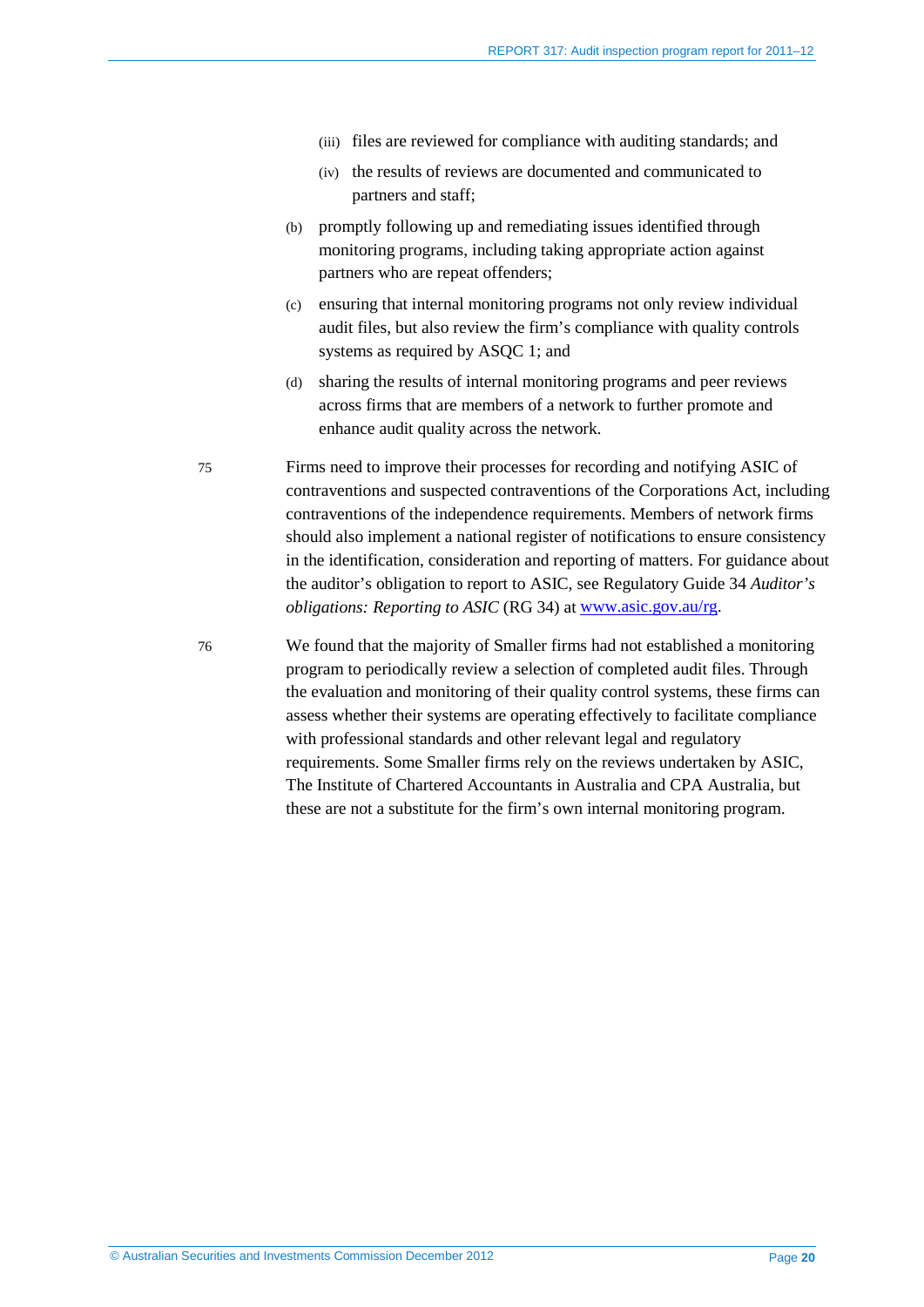## <span id="page-20-0"></span>**C Improving and maintaining audit quality**

#### **Key points**

Firms should consider ways to improve and maintain audit quality, particularly in relation to audit evidence, professional scepticism, and the use of other auditors and experts.

This section summarises matters raised by ASIC with individual firms to improve audit quality in their circumstances.

## <span id="page-20-1"></span>**Areas to consider**

| 77 | Firms should consider ways to improve and maintain audit quality,<br>particularly in relation to audit evidence, professional scepticism, and the use<br>of other auditors and experts. There should be clear individual accountability<br>for making improvements necessary to achieve a firm's overall plan.                                                                         |
|----|----------------------------------------------------------------------------------------------------------------------------------------------------------------------------------------------------------------------------------------------------------------------------------------------------------------------------------------------------------------------------------------|
| 78 | Table 2 contains examples of good practice and suggested actions that ASIC<br>has included in private audit inspection reports issued to audit firms<br>inspected during the 18 months to 30 June 2012. These matters may also be<br>of assistance to other firms.                                                                                                                     |
| 79 | Of course, the relative importance of each matter for a firm, and the extent of<br>work to be done, will vary from case to case. Firms may have taken some<br>actions in the areas outlined in Table 2, but may need to do more to reduce<br>the cases where reasonable assurance is not obtained about whether the<br>financial report as a whole is free from material misstatement. |

#### <span id="page-20-2"></span>**Table 2: Examples of good practice and matters reported by ASIC to individual firms**

| Good practice suggestions                                                                                                                                                                                                                                                                                  |
|------------------------------------------------------------------------------------------------------------------------------------------------------------------------------------------------------------------------------------------------------------------------------------------------------------|
| This table includes matters that are relevant to reducing the number of cases where sufficient<br>appropriate audit evidence is not obtained to support the auditor's opinion. These include<br>training, guidance, supervision and review, remuneration policies and firm quality reviews.                |
| Professional scepticism must be maintained and exercised throughout the planning and<br>performance of an audit.                                                                                                                                                                                           |
| Engagement partners and staff should have questioning minds, obtain a full understanding of<br>all relevant facts, not be over reliant on management's explanations and representations, and<br>not just seek to obtain audit evidence that corroborates rather than challenges management's<br>judgement. |
| Partners and staff must have a sound knowledge of the accounting standards and framework<br>to conduct an effective audit.                                                                                                                                                                                 |
| When considering accounting treatments, partners and staff should consider the substance<br>of arrangements, alternative views and the principles and intent of accounting standards in<br>making their judgments.                                                                                         |
|                                                                                                                                                                                                                                                                                                            |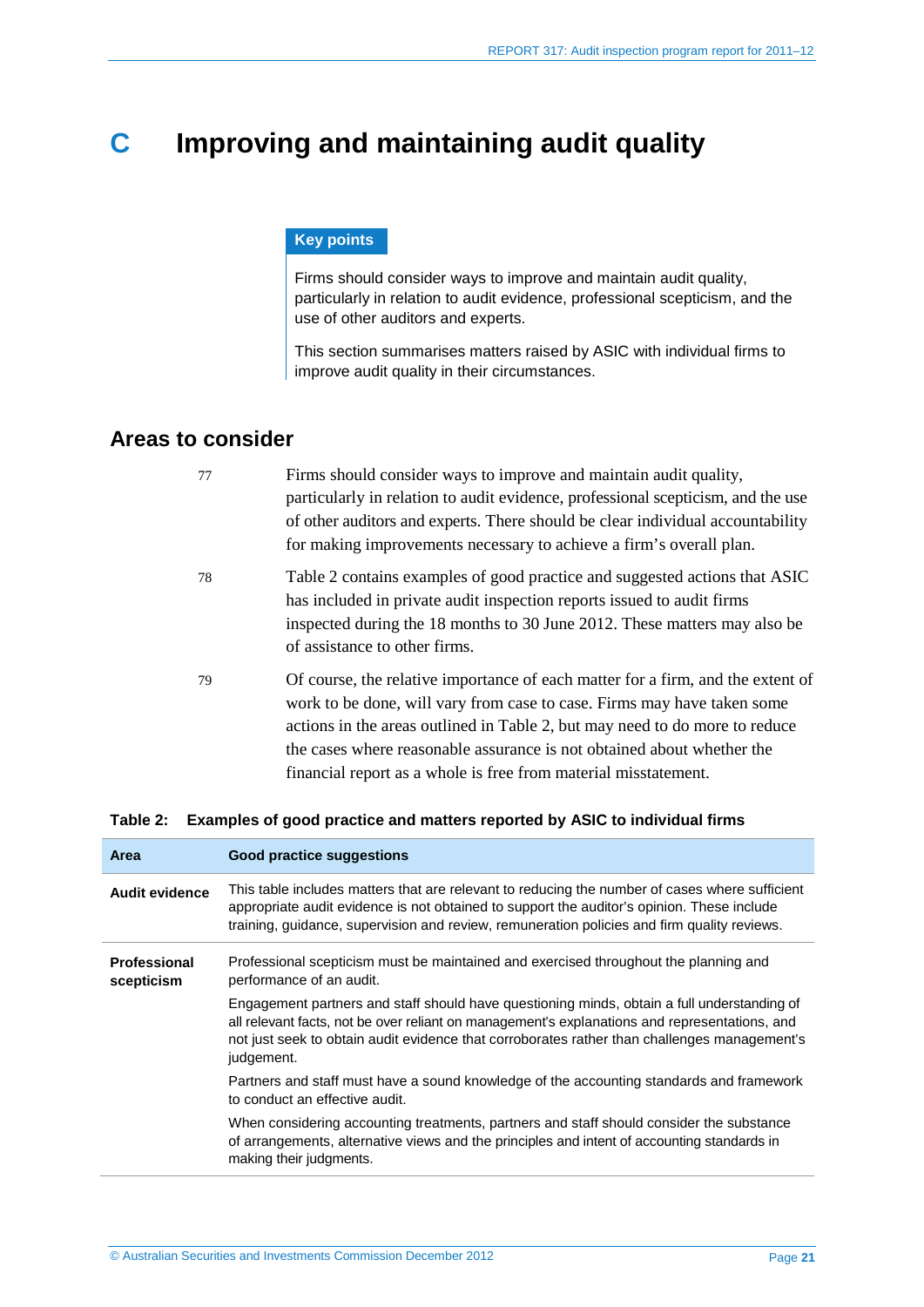| Area                                              | <b>Good practice suggestions</b>                                                                                                                                                                                                                                                                                                                                                                                                                                                                                                                  |  |  |
|---------------------------------------------------|---------------------------------------------------------------------------------------------------------------------------------------------------------------------------------------------------------------------------------------------------------------------------------------------------------------------------------------------------------------------------------------------------------------------------------------------------------------------------------------------------------------------------------------------------|--|--|
|                                                   | In our reviews, we observed that firms with better practices supported professional<br>scepticism through measures including:                                                                                                                                                                                                                                                                                                                                                                                                                     |  |  |
|                                                   | • fostering a strong firm culture of promoting and supporting professional scepticism (e.g.<br>through strong and consistent messages from firm leaders and supporting professional<br>scepticism in individual cases);                                                                                                                                                                                                                                                                                                                           |  |  |
|                                                   | • sending clear, consistent and genuine messages from firm leadership, partners and<br>managers that professional scepticism and audit quality must not be compromised to meet<br>deadlines and budgets, to support a particular outcome desired by management, or to<br>protect fees;                                                                                                                                                                                                                                                            |  |  |
|                                                   | • ensuring that partners and staff assigned to audit engagements had strong understanding<br>of the audited entity's business, appropriate industry knowledge, experience and a sound<br>understanding of the financial reporting requirements;                                                                                                                                                                                                                                                                                                   |  |  |
|                                                   | • providing education and training, firm guidance and procedures, consultation processes,<br>technical support, effective supervision and review (including engagement quality control<br>reviews), and firm quality control reviews;                                                                                                                                                                                                                                                                                                             |  |  |
|                                                   | • not using emphasis-of-matter provisions as an 'easy' alternative to issuing a qualified audit<br>opinion; and                                                                                                                                                                                                                                                                                                                                                                                                                                   |  |  |
|                                                   | • implementing independence policies, systems and processes to support objectivity. This<br>includes re-evaluating decisions made in previous audits and regularly bringing fresh minds<br>to bear.                                                                                                                                                                                                                                                                                                                                               |  |  |
| Use of other<br>auditors                          | We reported instances where firms should review their approaches to the use of other<br>auditors to ensure that they obtain sufficient appropriate independent evidence to support<br>their audit opinions. This included in the context of group audits (particularly in connection<br>with business components in emerging markets), interests in joint ventures, and the use of<br>service organisations. This work can include assessing the other auditors and reviewing their<br>audit work. There may be a cost associated with this work. |  |  |
| Use of experts                                    | Auditors should obtain independent assurance in relation to the work undertaken by company<br>experts and experts engaged by companies.                                                                                                                                                                                                                                                                                                                                                                                                           |  |  |
|                                                   | We reported instances where firms should have engaged their own independent expert as<br>the auditor did not have the necessary skills, knowledge and experience.                                                                                                                                                                                                                                                                                                                                                                                 |  |  |
|                                                   | Where the auditor uses internal firm experts or external experts, sufficient audit work must be<br>performed on any source information used by those experts.                                                                                                                                                                                                                                                                                                                                                                                     |  |  |
| <b>Understanding</b><br>the business<br>and risks | In the better audits, engagement partners brought their knowledge and experience to the<br>process of assessing the audited entity's business model, its internal and external<br>environment and risks, and how these factors affect the nature and extent of audit<br>procedures.                                                                                                                                                                                                                                                               |  |  |
| <b>Expertise and</b><br>experience                | In some cases, firms needed to ensure that partners and staff assigned to particular<br>individual engagements had suitable industry and audit experience, taking into account the<br>nature of the audited entity, the risks associated with the audited entity and its business<br>environment, any complexities (e.g. the use of complex financial instruments), the level of<br>professional judgement required and the likely planned audit approach.                                                                                        |  |  |
| <b>Training and</b><br>guidance                   | Many firms have introduced additional training and guidance on audit evidence, professional<br>scepticism, professional judgement and reliance on other auditors and the use of experts. We<br>reported that consideration should be given to further training and guidance to address<br>adverse findings.                                                                                                                                                                                                                                       |  |  |
|                                                   | Smaller firms may outsource additional training and development of guidance, and/or use<br>any relevant training courses and guidance produced by accounting bodies or others.                                                                                                                                                                                                                                                                                                                                                                    |  |  |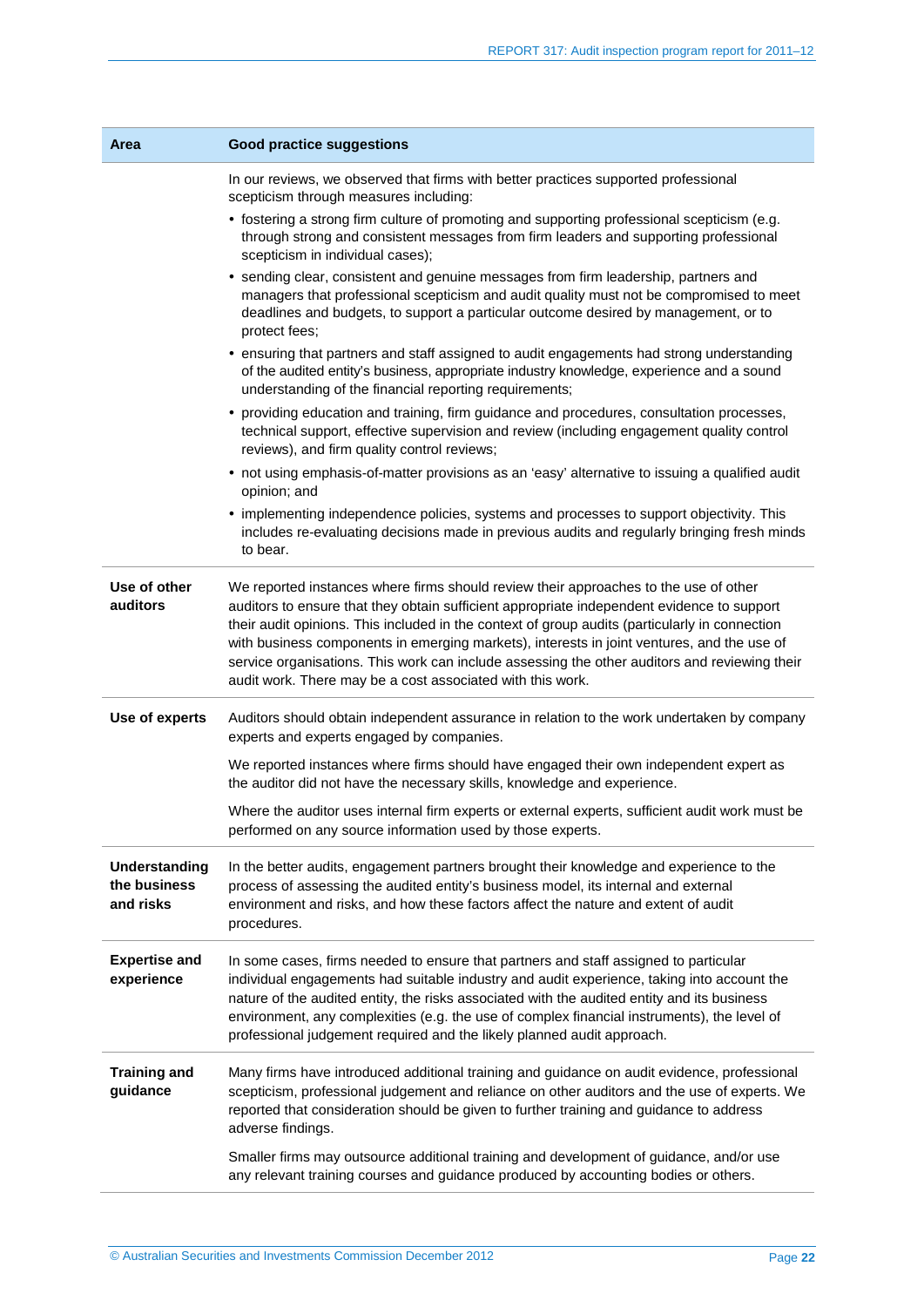| Area                                                                                                                                                                                                                                                                                                                                                | <b>Good practice suggestions</b>                                                                                                                                                                                                                                                                                                                                                                             |  |  |
|-----------------------------------------------------------------------------------------------------------------------------------------------------------------------------------------------------------------------------------------------------------------------------------------------------------------------------------------------------|--------------------------------------------------------------------------------------------------------------------------------------------------------------------------------------------------------------------------------------------------------------------------------------------------------------------------------------------------------------------------------------------------------------|--|--|
| <b>Supervision</b><br>and review                                                                                                                                                                                                                                                                                                                    | Firms with better practices ensure strong and effective supervision and review at all stages of<br>the audit, from planning and performance to concluding procedures, which are essential to<br>audit quality. Reviews are timely and comments raised are properly addressed and cleared<br>by the reviewer. The importance of supervision and review is emphasised through training<br>and quality reviews. |  |  |
| <b>Reliance on</b><br>Given that internal auditors are employed by the audited entity and cannot be fully<br>internal<br>independent, firms with better practices consider the extent to which internal audit work can<br>auditors<br>be relied upon in the external audit and limit the use work of internal auditors in important<br>audit areas. |                                                                                                                                                                                                                                                                                                                                                                                                              |  |  |
| <b>Deadline</b><br>To deal with tight reporting deadlines, examples of better practices adopted by firms include<br>reviewing major new transactions, contentious accounting treatments and financial report<br>pressures<br>formats before year end.                                                                                               |                                                                                                                                                                                                                                                                                                                                                                                                              |  |  |
| Use of<br>substantive<br>analytical                                                                                                                                                                                                                                                                                                                 | We reported that firms should ensure that any reliance on substantive analytical procedures<br>is appropriate and does not lead to false efficiencies. For example, there should be strong<br>messages from firm leadership and through training that:                                                                                                                                                       |  |  |
| procedures                                                                                                                                                                                                                                                                                                                                          | • models to predict balances in the financial report are based on relationships that make<br>sense;                                                                                                                                                                                                                                                                                                          |  |  |
|                                                                                                                                                                                                                                                                                                                                                     | • data used is independent of the population being predicted;                                                                                                                                                                                                                                                                                                                                                |  |  |
|                                                                                                                                                                                                                                                                                                                                                     | • thresholds are appropriate and not revised based on variances identified;                                                                                                                                                                                                                                                                                                                                  |  |  |
|                                                                                                                                                                                                                                                                                                                                                     | • auditors exercise scepticism in considering management's explanations for significant<br>variances noted; and                                                                                                                                                                                                                                                                                              |  |  |
|                                                                                                                                                                                                                                                                                                                                                     | • independent audit evidence is obtained to corroborate explanations for variances.                                                                                                                                                                                                                                                                                                                          |  |  |
| <b>Auditor</b><br>independence                                                                                                                                                                                                                                                                                                                      | Larger firms have systems and monitoring processes relating to audit independence, as well<br>as training, guidance and support in considering possible threats to independence. More<br>should be done, particularly by other firms.                                                                                                                                                                        |  |  |
| <b>Remuneration</b>                                                                                                                                                                                                                                                                                                                                 | The remuneration of partners and managers should be linked to audit quality, as assessed<br>through firm quality reviews and audit inspection findings. We reported that a number of firms<br>need to improve their policies and processes in this area.                                                                                                                                                     |  |  |
| <b>Material</b><br>disclosures                                                                                                                                                                                                                                                                                                                      | We reported that some firms should consider additional training, guidance and quality reviews<br>covering the materiality of disclosures.                                                                                                                                                                                                                                                                    |  |  |
| <b>Firm quality</b><br>reviews                                                                                                                                                                                                                                                                                                                      | It is good practice for quality reviewers to have sufficient authority, knowledge and<br>experience, as well as a commitment to audit quality. Findings need to be communicated<br>throughout a firm to promote improvements in audit quality for engagements that are not<br>reviewed.                                                                                                                      |  |  |
| <b>Advice by</b><br>firms that are<br>not the auditor                                                                                                                                                                                                                                                                                               | A firm should have review processes in place to ensure that advice given to non-audit clients<br>on accounting treatments is appropriate. Inappropriate accounting advice may place pressure<br>on the external auditor to accept an inappropriate treatment.                                                                                                                                                |  |  |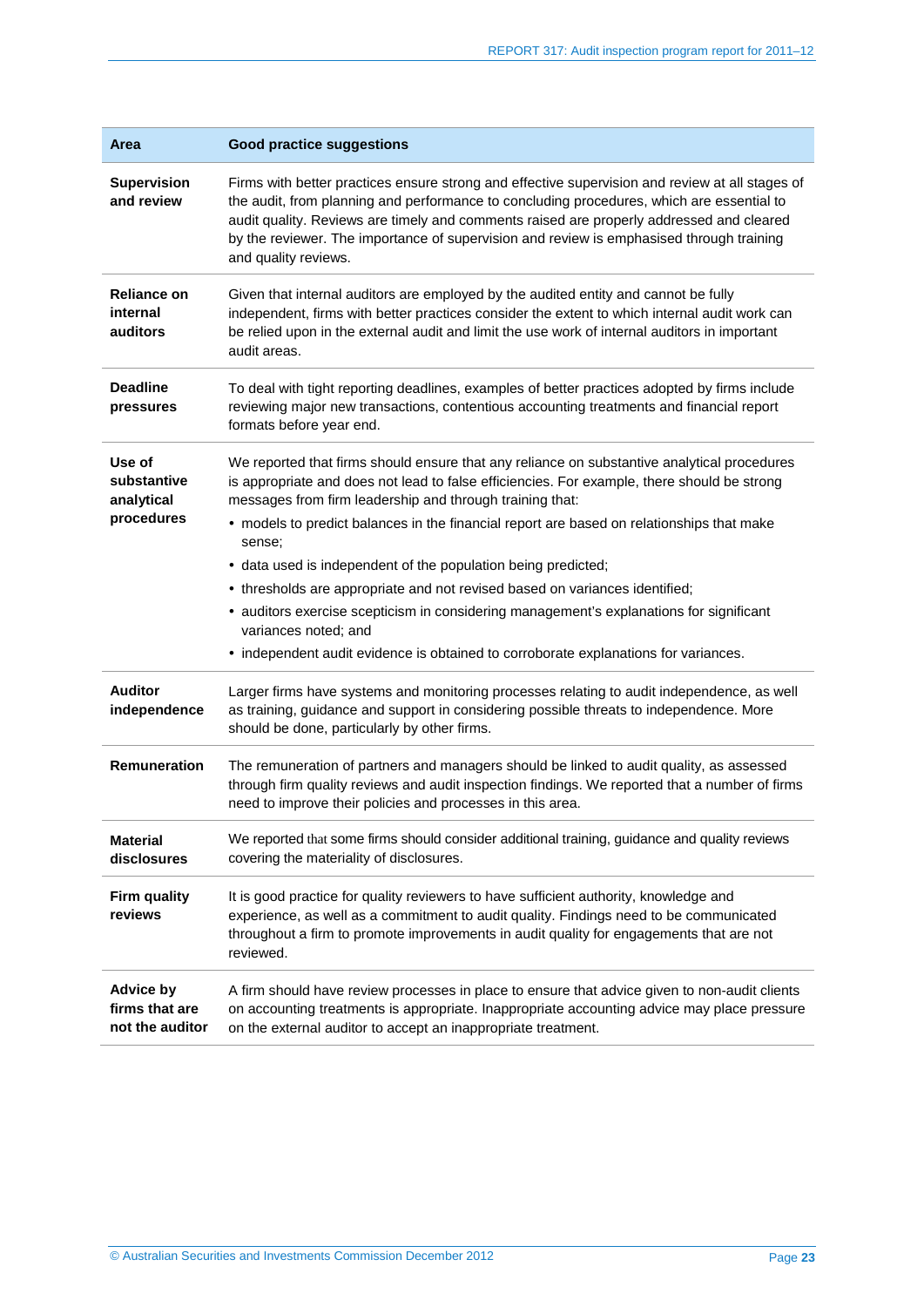## <span id="page-23-0"></span>**Remediation**

- 80 Where sufficient appropriate audit evidence has not been obtained, firms should voluntarily remediate deficiencies by obtaining the evidence necessary to support the audit opinion. Otherwise, the audit has not been completed in accordance with the legally enforceable auditing standards and there is a risk that a material misstatement remains undetected.
- 81 Given the risks associated with not remediating deficiencies, partners and firms should not hesitate to take remedial action because of possible embarrassment in revisiting a client. Firms should have processes in place to require partners to take remedial action. In significant cases, where firms do not accept and implement findings, we will consider issuing an audit deficiency report, or taking court or other regulatory action as needed.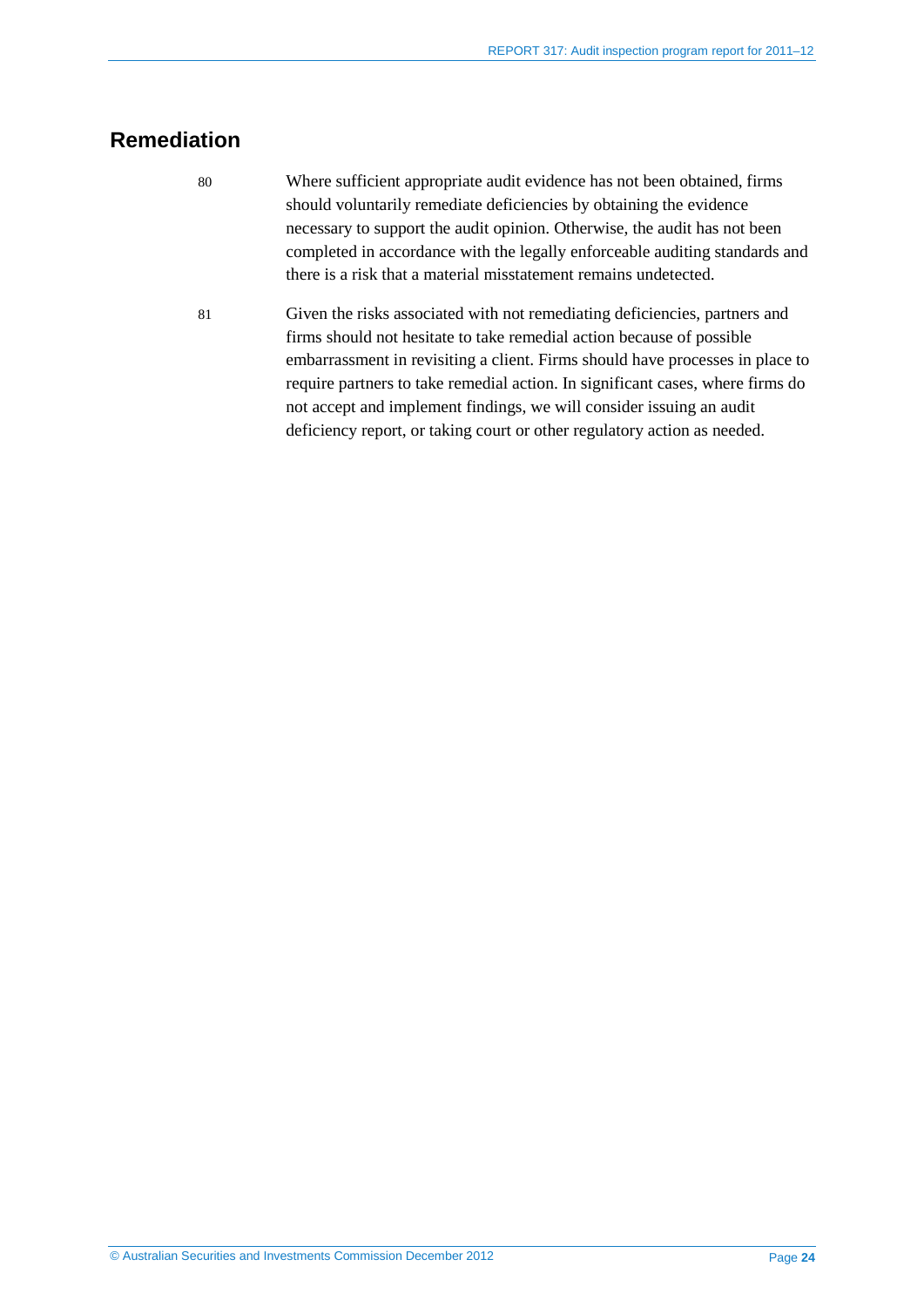## <span id="page-24-0"></span>**D Areas of future focus**

#### **Key points**

We will continue to inspect firms that audit significant public interest entities, focusing on entities and industries with perceived heightened risks.

Areas of future focus for firms and our inspections include:

- audit evidence, professional scepticism, and the use of other auditors and experts; and
- the focus areas identified in our six-monthly financial reporting surveillance media releases.

## <span id="page-24-1"></span>**Inspection focus**

| 82 | Our audit inspection program will continue to focus on firms that audit<br>entities that are likely to be of significant public interest, and those entities<br>and industries that are more vulnerable to risks arising from existing and<br>emerging market conditions.                                                                              |
|----|--------------------------------------------------------------------------------------------------------------------------------------------------------------------------------------------------------------------------------------------------------------------------------------------------------------------------------------------------------|
| 83 | We will continue to conduct follow-up inspections of firms. Where<br>significant issues have been identified in previous inspections, we will<br>escalate follow-up inspections to ensure that the firms are taking prompt and<br>appropriate action to address our observations and findings.                                                         |
| 84 | Our reviews of audit files will focus primarily on financial statement audits<br>of listed entities and other public interest entities such as financial<br>institutions and large registered schemes. We will also review a smaller<br>number of compliance plan audits for registered schemes and audits of AFS<br>licensees.                        |
| 85 | In recent years, our inspections have shifted from focusing on processes to<br>assessing the quality of judgements and decisions made by the auditor.                                                                                                                                                                                                  |
| 86 | We will continue to monitor and examine the causes of recent corporate<br>collapses. Where deficiencies in auditor conduct appear to have contributed<br>to insufficient transparency in the financial position and financial<br>performance of an entity leading up to the collapse, we will focus on these<br>areas in our future audit inspections. |

## <span id="page-24-2"></span>**Specific areas of focus**

- 
- 87 Some specific areas of focus for firms and our coming inspections are listed in [Table 3.](#page-25-0)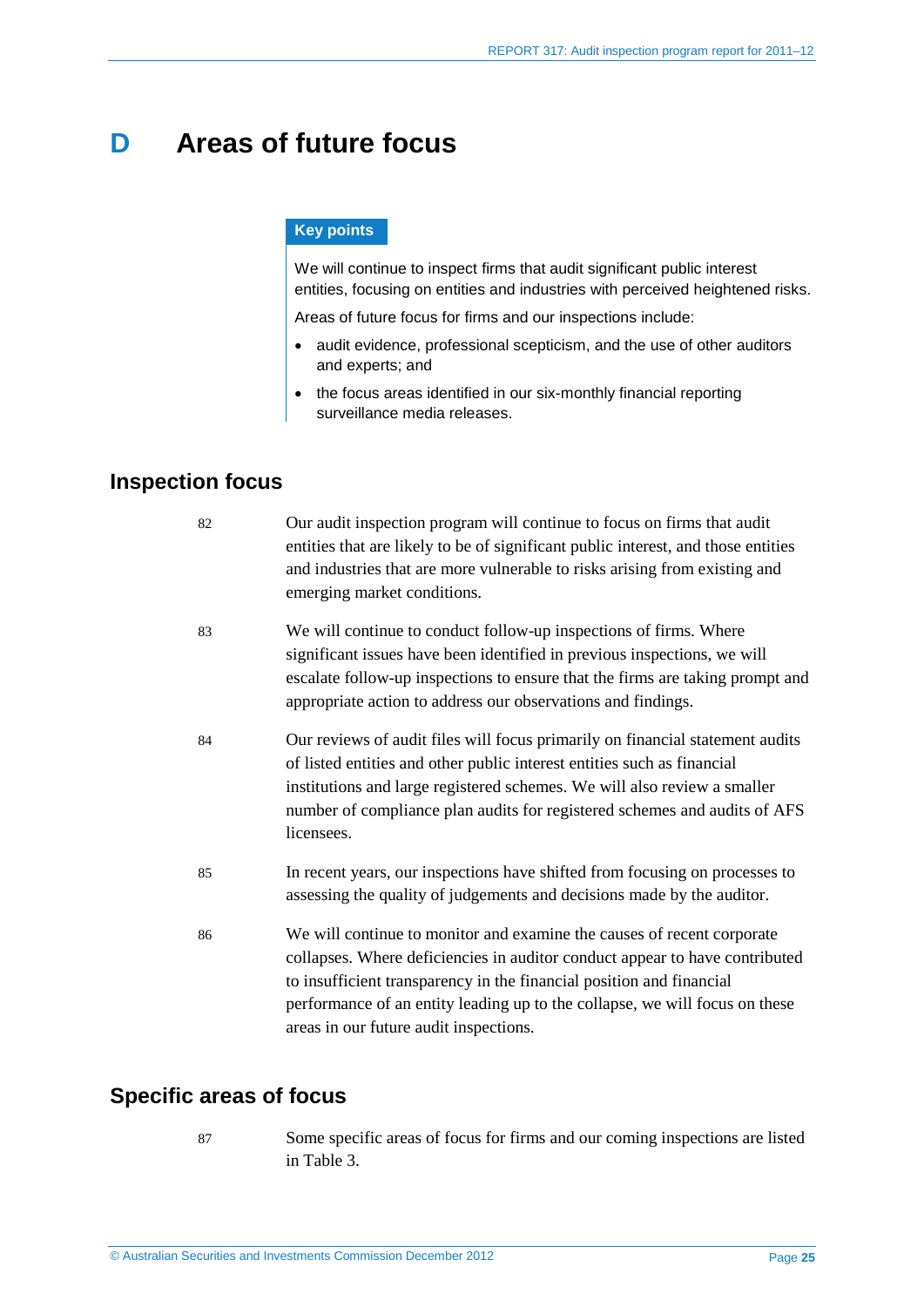| <b>Details</b><br><b>Focus area</b>                                                                                                                                                                                  |                                                                                                                                                                                                                                                                                                                                                                                                                                                                                                                                                                                                                         |  |
|----------------------------------------------------------------------------------------------------------------------------------------------------------------------------------------------------------------------|-------------------------------------------------------------------------------------------------------------------------------------------------------------------------------------------------------------------------------------------------------------------------------------------------------------------------------------------------------------------------------------------------------------------------------------------------------------------------------------------------------------------------------------------------------------------------------------------------------------------------|--|
| <b>Audit evidence</b><br>Whether auditors have obtained sufficient appropriate audit evidence to conclude whether<br>the financial report is free of material misstatement and to support their audit opinions.      |                                                                                                                                                                                                                                                                                                                                                                                                                                                                                                                                                                                                                         |  |
| Professional<br>The professional scepticism exercised by auditors, focusing on significant judgements in<br>scepticism<br>relation to audit evidence, accounting estimates, going concern and accounting treatments. |                                                                                                                                                                                                                                                                                                                                                                                                                                                                                                                                                                                                                         |  |
| Reliance on other<br>auditors and use<br>of experts                                                                                                                                                                  | The reliance placed on:<br>• the work of other auditors, including in the context of group audits (particularly in<br>connection with business components in emerging markets), interests in joint ventures,<br>and the use of service organisations; and<br>• experts, whether employed or engaged by the audited entity or employed or engaged by<br>the auditor.<br>We will review the processes of a firm's internal specialist groups (e.g. technical<br>accounting, business valuation, treasury, actuarial and taxation) in supporting audit<br>engagement teams and the quality of their advice and judgements. |  |
| <b>Financial</b><br>reporting                                                                                                                                                                                        | Focus areas identified in our six-monthly financial reporting surveillance program media<br>releases.                                                                                                                                                                                                                                                                                                                                                                                                                                                                                                                   |  |
| <b>Fee reductions</b>                                                                                                                                                                                                | Maintaining audit quality for engagements where there have been large fee reductions for<br>new or existing audits without underlying changes to business operations. Attempts to sell<br>additional services to these clients can also raise auditor independence issues.                                                                                                                                                                                                                                                                                                                                              |  |
|                                                                                                                                                                                                                      | We will review audit files where there have been fee reductions that do not reflect changes<br>in the business of the audited entity. We will also review whether there is evidence that firm<br>leaders have given strong, consistent and genuine messages that, where fees are<br>reduced, audit teams must still perform quality audits.                                                                                                                                                                                                                                                                             |  |
| <b>Audit efficiency</b><br>measures                                                                                                                                                                                  | Whether audit efficiency measures have led to audit quality being compromised on<br>individual engagements.                                                                                                                                                                                                                                                                                                                                                                                                                                                                                                             |  |
|                                                                                                                                                                                                                      | In addition to our reviews of audit files, we will review whether there is evidence that firm<br>leadership has given consistent and genuine strong messages to partners and staff that<br>improvements in efficiency do not mean compromising on audit quality. We will also<br>consider outcomes from firm quality reviews.                                                                                                                                                                                                                                                                                           |  |
| <b>Business models</b><br>and risk<br>assessments                                                                                                                                                                    | The adequacy of an auditor's understanding of the business model of the entity and risk<br>assessment for individual engagements, and the auditor's interaction with the audit<br>committee to ensure that key areas of risk are included in the audit strategy.                                                                                                                                                                                                                                                                                                                                                        |  |
| <b>Supervision and</b><br>review                                                                                                                                                                                     | The involvement of the engagement partners and EQCRs at all stages of the audit,<br>including planning, and reviewing key judgements and the conclusions reached.                                                                                                                                                                                                                                                                                                                                                                                                                                                       |  |
| <b>Auditor</b><br>independence                                                                                                                                                                                       | Compliance with the auditor independence requirements, including:<br>• complying with the auditor rotation requirements of the Corporations Act, including the<br>rotation of EQCRs as they are required to be registered company auditors; and<br>• resisting possible 'opinion shopping', particularly where an audit firm's views are sought<br>on specific accounting treatments before a decision is made about whether to appoint<br>the auditor.                                                                                                                                                                 |  |
| <b>Reporting matters</b><br>to ASIC                                                                                                                                                                                  | The adequacy and timeliness of auditors reporting suspected contraventions under s311<br>and 601HG of the Corporations Act, reporting under s990K, and reporting under the<br>national credit legislation.                                                                                                                                                                                                                                                                                                                                                                                                              |  |

### <span id="page-25-0"></span>**Table 3: 'Top 10' focus areas**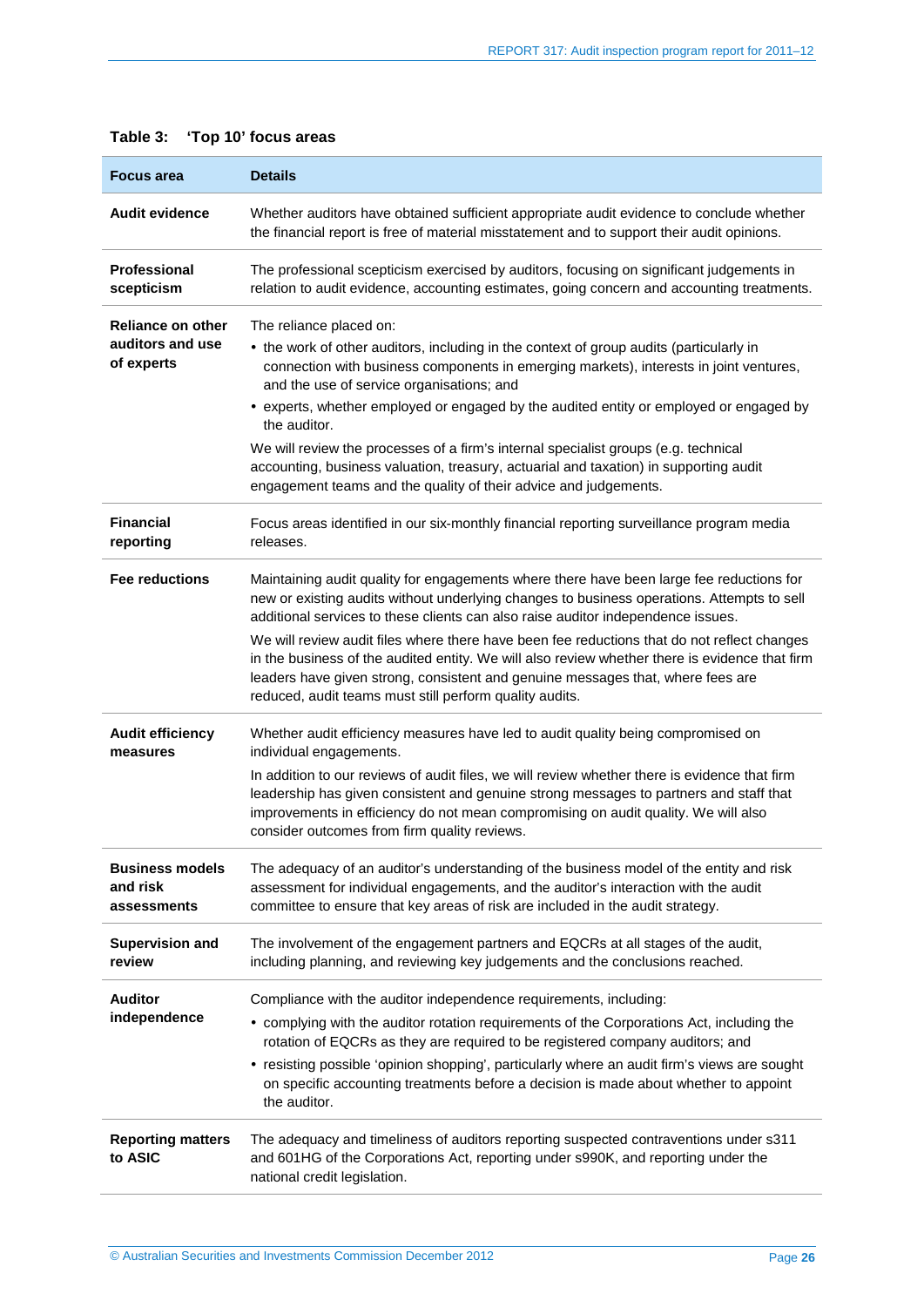## <span id="page-26-0"></span>**Appendix: Our inspection approach**

## <span id="page-26-1"></span>**Scope of this report**

- 88 Our audit inspection program focused primarily on the review of audits of listed entities and other public interest entities. We also reviewed some compliance plan audits and audits of AFS licensees.
- 89 This report outlines the results of the inspections of 20 audit firms substantially completed in the 18 months to 30 June 2012. These firms, in aggregate, audit 87% of listed entities by market capitalisation. In the 18-month period to 31 December 2010 (2009–10), we inspected 21 firms.

#### <span id="page-26-2"></span>90 The firms we inspected ranged in size as follows:

(a) Larger National firms—large firms that audit numerous listed entities (more than 5% by market capitalisation) and are national partnerships and members of a global network with multiple offices;

Note: 'Network' is defined in Accounting Professional and Ethical Standard APES 110 *Code of ethics for professional accountants* (APES 110).

- (b) Other National and Network firms—firms with national partnerships or individual offices that audit many listed entities and are members of a national or international network; and
- (c) Smaller firms—firms that audit a limited number of listed entities and have a small number of partners.
- <span id="page-26-3"></span>91 A summary of the number of firms we inspected is provided in [Table 4.](#page-26-3)

#### **Table 4: Number of firms inspected**

| <b>Firms</b>               | $2011 - 12$ | 2009-10 |
|----------------------------|-------------|---------|
| Larger national            | 4           | 4       |
| Other national and network | 6           | 9       |
| Smaller                    | 10          | 8       |
| <b>Total</b>               | 20          | 21      |

Note: All of the Larger National and Other National and Network firms have been inspected more than once. All of the Smaller firms inspected in 2011–12 were inspected for the first time.

92 ASIC has arrangements to assist the Public Company Accounting Oversight Board (PCAOB) of the United States and the Canadian Public Accountability Board (CPAB) with their audit inspections of Australian auditors to ascertain compliance with the relevant requirements in each of those jurisdictions. During 2011–12, three inspections were conducted jointly with the PCAOB and two were conducted jointly with CPAB.

© Australian Securities and Investments Commission December 2012 Page **27**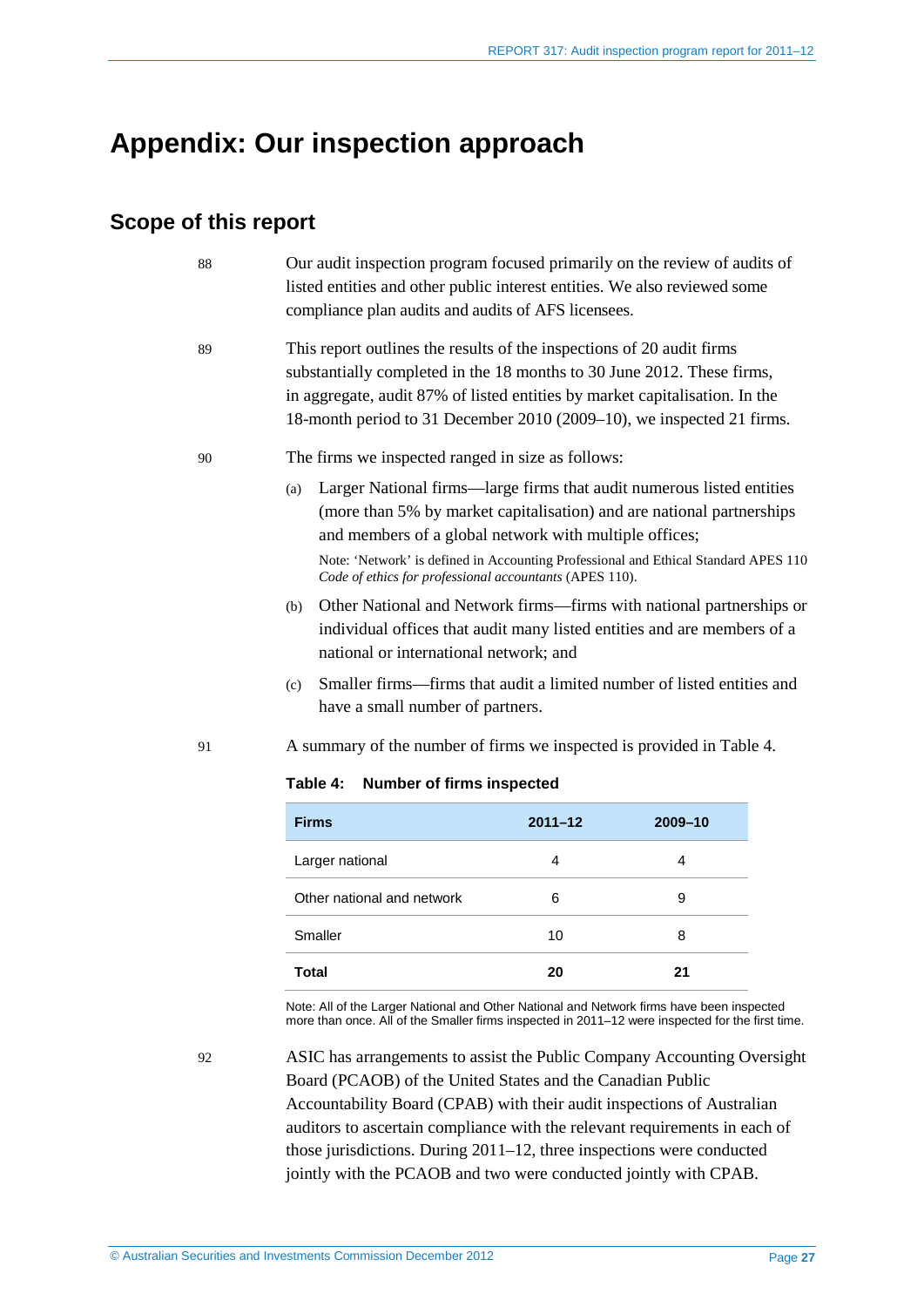## <span id="page-27-0"></span>**Our inspection process**

#### **Larger National and Other National and Network firms**

- 93 We reviewed selected key audit areas in the audit working papers for selected audit engagements. Each review concentrated on the substance of work and on whether sufficient appropriate audit evidence was obtained to support the auditor's conclusions.
- 94 We focused on key risk areas for each audit. Our procedures are not designed to find minor instances of non-compliance. We challenge engagement partners on the basis on which significant judgements are made.
- 95 We assess whether each firm's quality control systems comply with ASQC 1, are designed to ensure that audits are performed in accordance with auditing standards, and ensure auditors comply with the auditor independence requirements.
- 96 During our inspections, we highlighted to each firm suggested areas for improvement.

### **Smaller firms**

- 97 To reflect the size and client profile of Smaller firms, our inspection approach is limited to:
	- (a) conducting a review of certain aspects of, generally, one audit file of a listed entity for compliance with the auditing standards; and
	- (b) holding discussions with leaders, engagement partners and other senior members of the engagement team about the audit file reviewed and certain policies and procedures relating to auditor independence and audit quality in the context of that file.

### **Audit independence report**

98 In July 2012, we issued our final report to the Financial Reporting Council (FRC) of our findings on auditor independence. This report covered the 12 months to 30 June 2012 and is included in the FRC's annual report. As the FRC no longer has responsibility to issue an annual report on such matters, we will report our findings in our future audit inspection reports.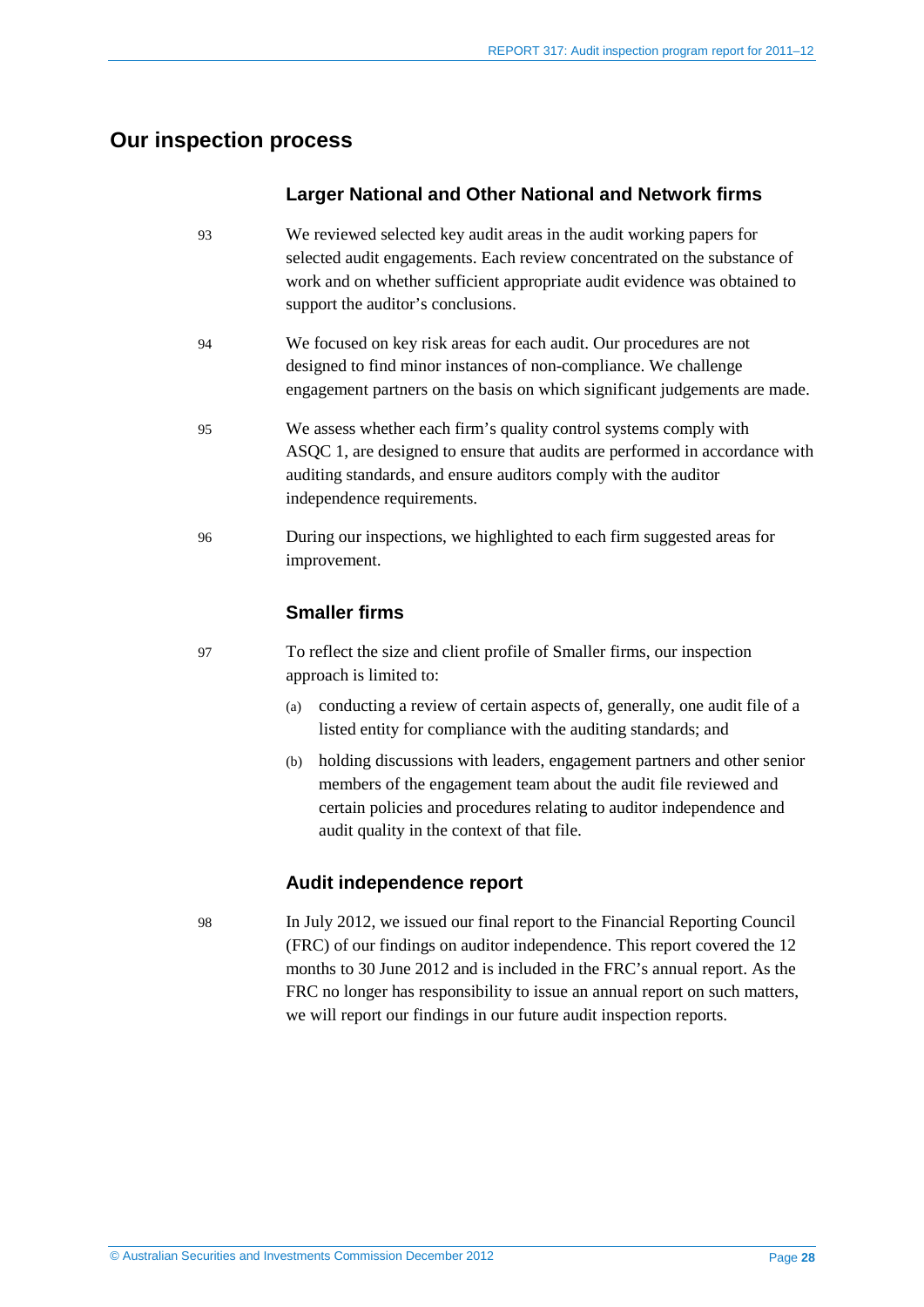# <span id="page-28-0"></span>**Key terms**

| Term                          | <b>Meaning in this document</b>                                                                                                                                                               |
|-------------------------------|-----------------------------------------------------------------------------------------------------------------------------------------------------------------------------------------------|
| AASB 101 (for<br>example)     | An accounting standard (in this example numbered 101)                                                                                                                                         |
| accounting standards          | Standards made by the Australian Accounting Standards<br>Board under s334 of the Corporations Act                                                                                             |
| AFS licence                   | An Australian financial services licence under s913B of<br>the Corporations Act that authorises a person who carries<br>on a financial services business to provide financial<br>services     |
|                               | Note: This is a definition contained in s761A of the<br>Corporations Act.                                                                                                                     |
| AFS licensee                  | A person who holds an AFS licence under s913B of the<br><b>Corporations Act</b>                                                                                                               |
|                               | Note: This is a definition contained in s761A of the<br>Corporations Act.                                                                                                                     |
| APES 110 (for<br>example)     | An accounting professional and ethical standard issued<br>by the APESB (in this example numbered 110)                                                                                         |
| APESB                         | Accounting Professional and Ethical Standards Board                                                                                                                                           |
| ASA 200 (for<br>example)      | An auditing standard (in this example numbered 200)                                                                                                                                           |
| ASIC                          | Australian Securities and Investments Commission                                                                                                                                              |
| ASQC 1                        | Auditing standard ASQC1 Quality control for firms that<br>perform audits and reviews of financial reports and other<br>financial information, and other assurance engagements                 |
| AUASB                         | Auditing and Assurance Standards Board                                                                                                                                                        |
| auditing standards            | Standards made by the AUASB under s336 of the<br><b>Corporations Act</b>                                                                                                                      |
| CGU                           | Cash generating unit                                                                                                                                                                          |
| Clarity auditing<br>standards | Auditing standards revised and redrafted to conform with<br>the 'Clarity' International Standards on Auditing issued by<br>the International Auditing and Assurance Standards<br><b>Board</b> |
| <b>Corporations Act</b>       | Corporations Act 2001, including regulations made for the<br>purposes of that Act                                                                                                             |
| <b>CPAB</b>                   | Canadian Public Accountability Board                                                                                                                                                          |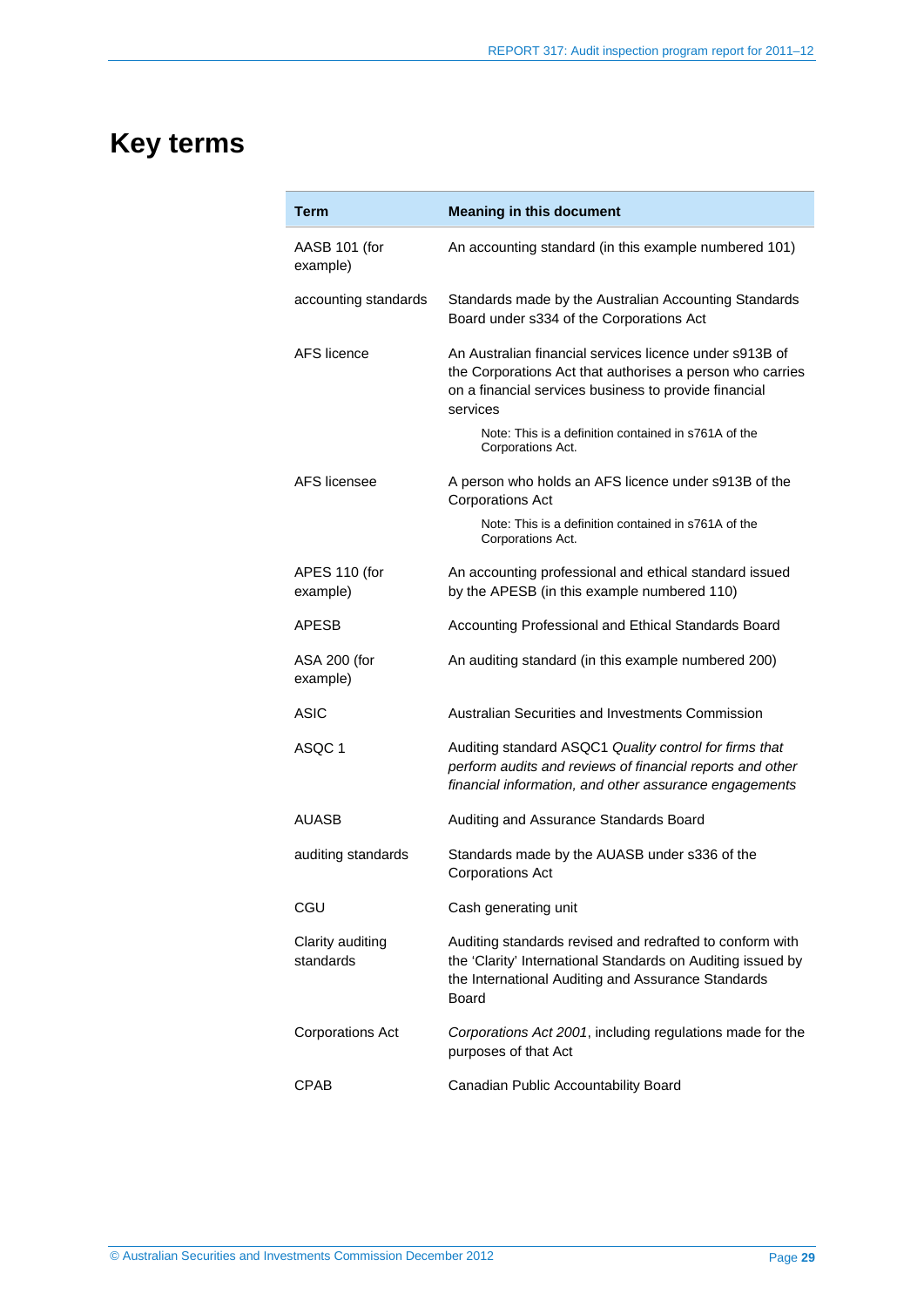| <b>Term</b>                          | <b>Meaning in this document</b>                                                                                                                                                                                                       |
|--------------------------------------|---------------------------------------------------------------------------------------------------------------------------------------------------------------------------------------------------------------------------------------|
| engagement quality<br>control review | A process designed to provide an objective evaluation,<br>before the auditor's report is issued, of the significant<br>judgements the engagement team made and the<br>conclusions they reached in formulating the auditor's<br>report |
| <b>EQCR</b>                          | Engagement quality control reviewer                                                                                                                                                                                                   |
| <b>FRC</b>                           | <b>Financial Reporting Council</b>                                                                                                                                                                                                    |
| Larger National firms                | Large firms that audit numerous listed entities (more than<br>5% by market capitalisation) and are national<br>partnerships and members of a global network with<br>multiple offices                                                  |
| <b>NTA</b>                           | Net tangible assets                                                                                                                                                                                                                   |
| Other National and<br>Network firms  | Firms with national partnerships or individual offices that<br>audit many listed entities and are members of a national<br>or international network                                                                                   |
| <b>PCAOB</b>                         | Public Company Accounting Oversight Board (US)                                                                                                                                                                                        |
| s311 (for example)                   | A section of the Corporations Act (in this example<br>numbered 311), unless otherwise specified                                                                                                                                       |
| Smaller firms                        | Firms with a small number of audit partners that audit a<br>limited number of listed entities                                                                                                                                         |